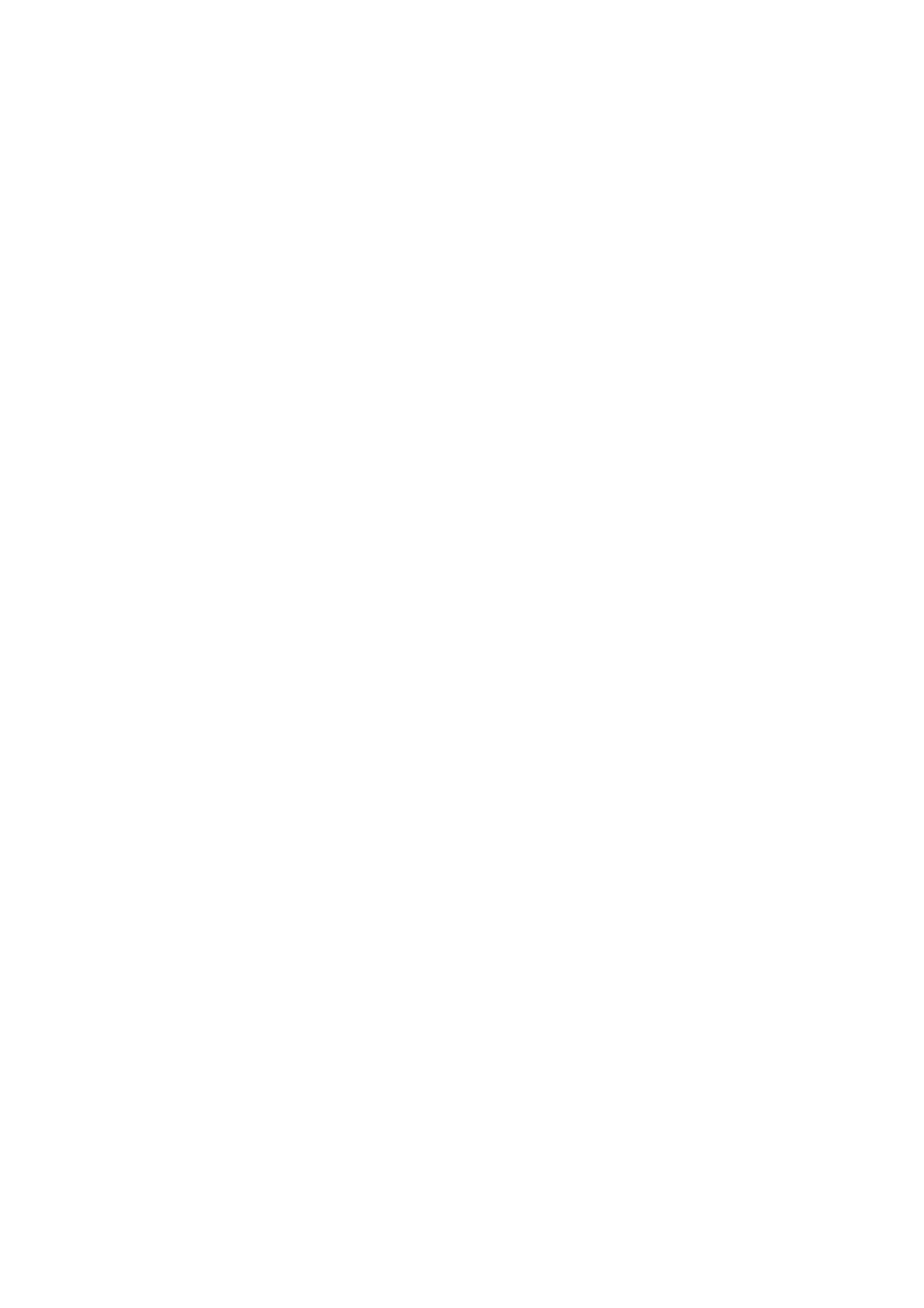# **Executive summary**

Whitaker Civil Engineering Limited operates a quarry on Waiwhakaiho Road, in the Waiwhakaiho catchment. This report for the period July 2011-June 2013 describes the monitoring programme implemented by the Taranaki Regional Council to assess the Company's environmental performance during the period under review, and the results and environmental effects of the Company's activities.

The three resource consents held by Whitaker Civil Engineering Limited include a total of 40 special conditions setting out environmental requirements that the Company must satisfy. The Company holds consents to discharge treated washwater, stormwater and cleanfill leachate, into the Waiwhakaiho River, and cleanfill into land at the quarry site.

The Council's monitoring programme for the period under review included twelve compliance monitoring inspections and the collection of one discharge sample and two receiving water samples for physicochemical analysis.

Monitoring of the site found the cleanfill area was tidy and complying with consent conditions. The ponds were due to be cleaned out. There was some product stockpiled onsite. The site was generally tidy.

During the period under review, the Company demonstrated overall a good level of environmental performance and compliance with the resource consents

During the period under review there were no registered unauthorised incidents associated with the site.

This report includes recommendations for the 2013-2015 year.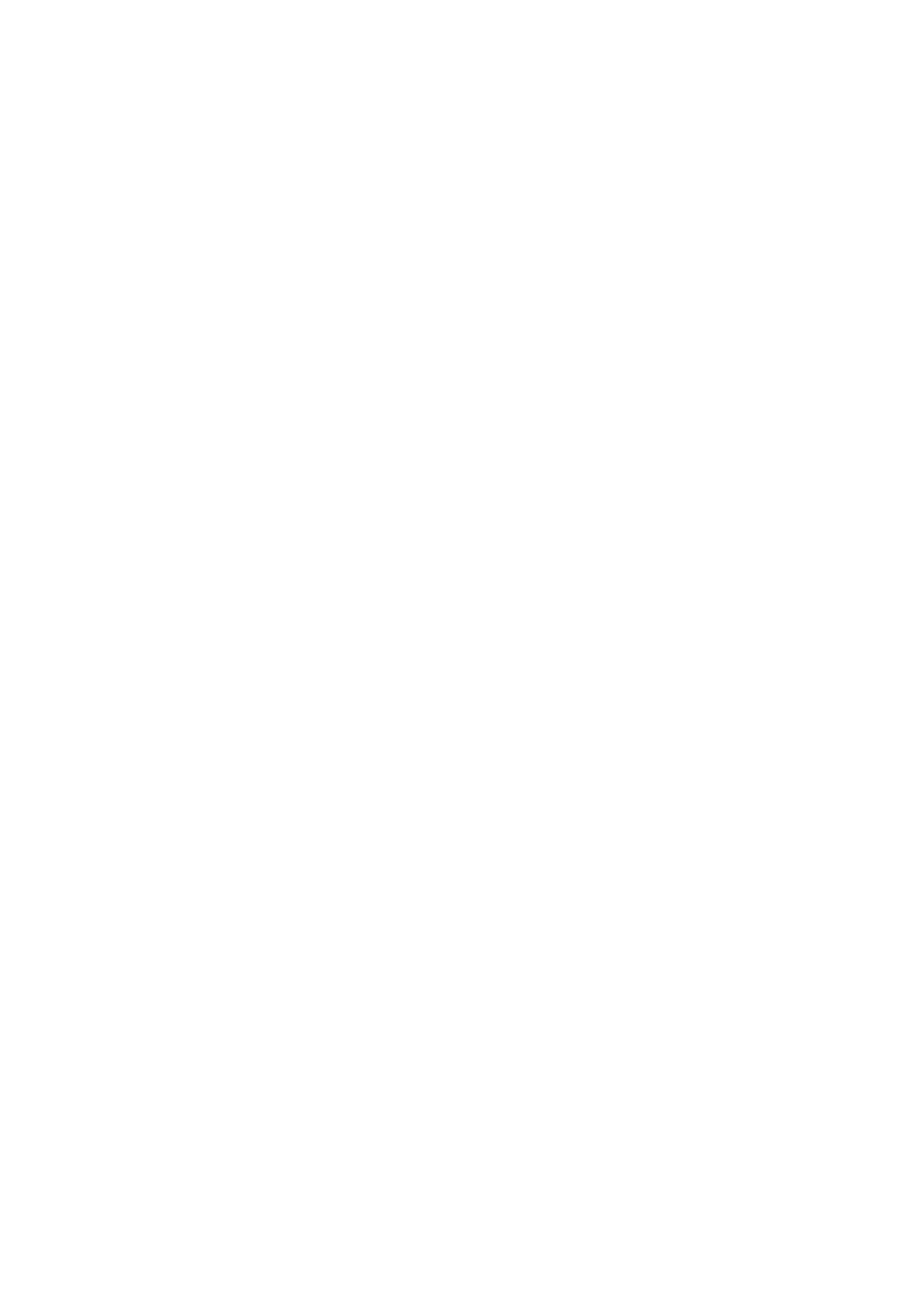# **Table of contents**

**Page** 

| 1. | Introduction |                                    |                                                                                                         | $\mathbf{1}$                     |
|----|--------------|------------------------------------|---------------------------------------------------------------------------------------------------------|----------------------------------|
|    | 1.1          |                                    | Structure of this report                                                                                | $\mathbf 1$                      |
|    | 1.2          | 1.2.1                              | Compliance monitoring and the Resource Management Act (1991)<br>Evaluation of environmental performance | $\mathbf 1$<br>$\overline{c}$    |
|    | 1.3          |                                    | Process description                                                                                     | $\mathfrak{Z}$                   |
|    |              | 1.3.1<br>1.3.2                     | Background<br>Whitaker Civil Engineering Limited                                                        | $\overline{3}$<br>$\overline{4}$ |
|    | 1.4          |                                    | Resource consents                                                                                       | 6                                |
|    |              | 1.4.1                              | Water abstraction permit                                                                                | 6                                |
|    |              | 1.4.2<br>1.4.3                     | Water discharge permit<br>Discharges of wastes to land                                                  | 6<br>$\overline{7}$              |
|    | 1.5          |                                    | Monitoring programme                                                                                    | $\boldsymbol{8}$                 |
|    |              | 1.5.1                              | Introduction                                                                                            | 8                                |
|    |              | 1.5.2                              | Programme liaison and management                                                                        | 8                                |
|    |              | 1.5.3                              | Site inspections                                                                                        | $\boldsymbol{8}$                 |
|    |              | 1.5.4                              | Chemical sampling                                                                                       | 9                                |
| 2. | Results      |                                    |                                                                                                         | 10                               |
|    | 2.1          | Water                              |                                                                                                         | 10                               |
|    |              | 2.1.1                              | Inspections at the quarry site                                                                          | 10                               |
|    |              | 2.1.2                              | Results of quarry stormwater/washwater monitoring                                                       | 12                               |
|    | 2.2          |                                    | Investigations, interventions, and incidents                                                            | 12                               |
| 3. | Discussion   |                                    |                                                                                                         | 14                               |
|    | 3.1          |                                    | Discussion of site performance                                                                          | 14                               |
|    | 3.2          |                                    | Environmental effects of exercise of water permit                                                       | 14                               |
|    | 3.3          |                                    | Evaluation of performance                                                                               | 14                               |
|    | 3.4          |                                    | Recommendations from the 2010-2011 Annual Report                                                        | 17                               |
|    | 3.5          |                                    | Alterations to monitoring programmes for 2013-2014                                                      | 17                               |
| 4. |              | Recommendation                     |                                                                                                         | 19                               |
|    |              | <b>Bibliography and References</b> |                                                                                                         | 19                               |
|    | Appendix I   |                                    | Resource consents held by Whitaker Civil Engineering                                                    |                                  |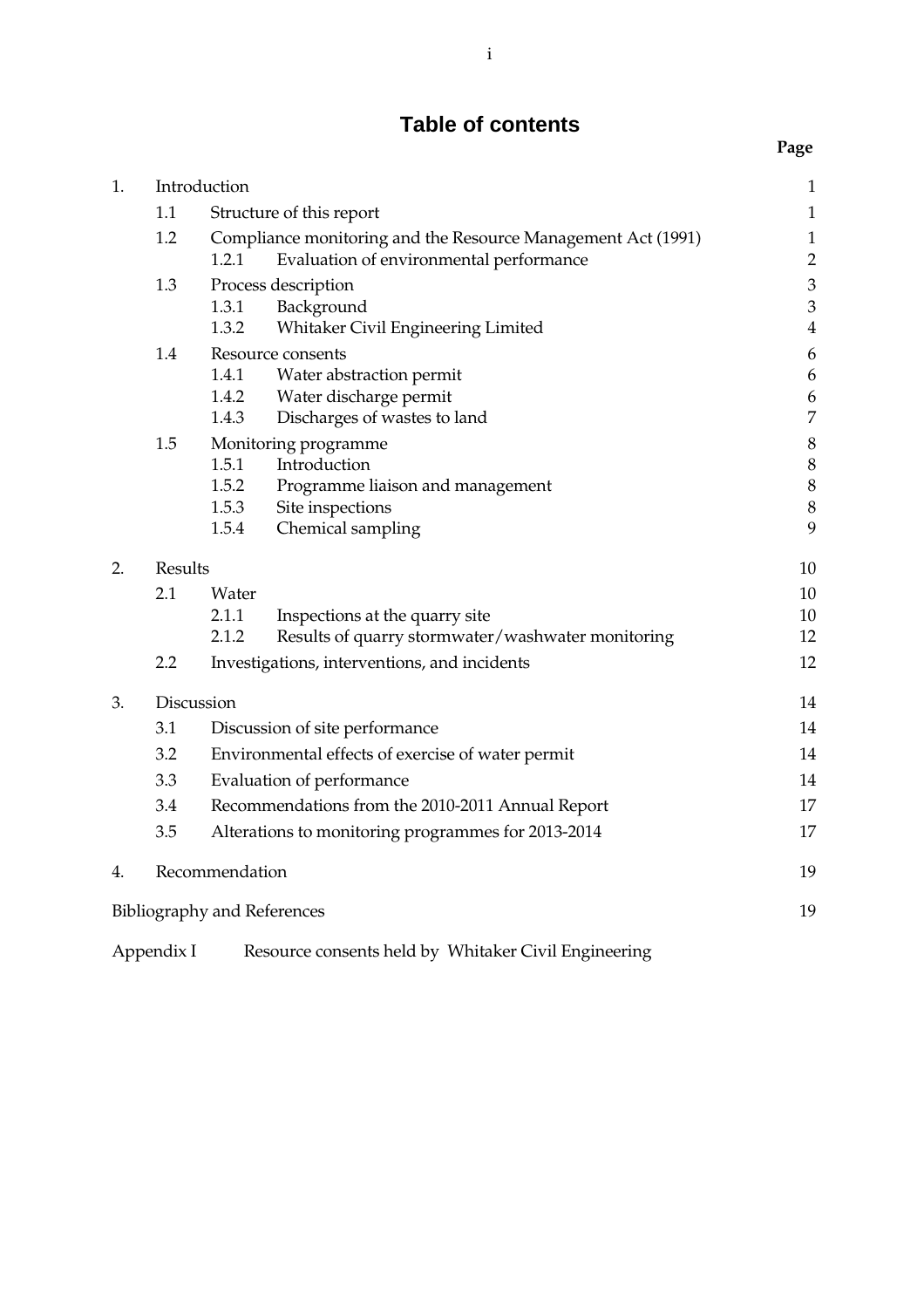# **List of tables**

| Table 1 | Results of samples collected from quarry stormwater/washwater<br>discharge, upstream and downstream 21 February 2013. | 12 |
|---------|-----------------------------------------------------------------------------------------------------------------------|----|
| Table 2 | Summary of performance for Consent 0720-4 to discharge washwater<br>into the Waiwhakaiho River                        | 14 |
| Table 3 | Summary of performance for Consent 3900-2 to discharge cleanfill                                                      | 15 |
| Table 4 | Summary of performance for Consent 7236-1 to discharge treated<br>stormwater                                          | 16 |

# **List of figures**

| Figure 1 | Whitaker Civil Engineering, Waiwhakaiho Road quarry (northern |  |
|----------|---------------------------------------------------------------|--|
|          | side of river) - location of sampling sites                   |  |

# **List of photographs**

| Photo 1 | Approximate location of the Whitaker Civil quarry, Waiwhakaiho |                |
|---------|----------------------------------------------------------------|----------------|
|         | Road                                                           | $\overline{4}$ |
| Photo 2 | Stormwater discharge point to Waiwhakaiho River                |                |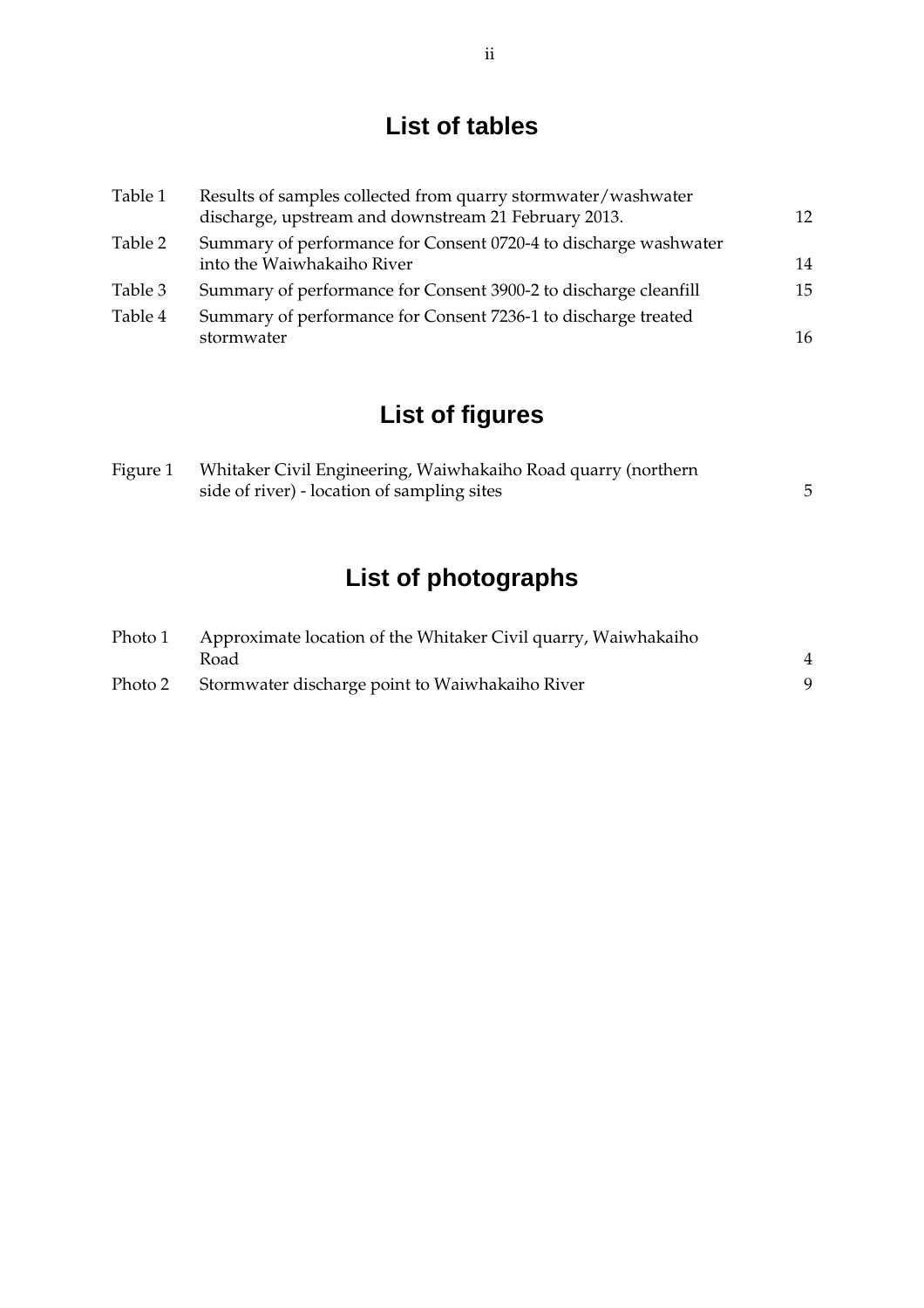# **1. Introduction**

This report is the biennial Report for the period July 2011-June 2013 by the Taranaki Regional Council describing the monitoring programme associated with resource consents held by Whitaker Civil Engineering Limited (Whitaker Civil). The Company operates a quarry site situated on Waiwhakaiho Road near Egmont Village.

This report covers the results and findings of the monitoring programme implemented by the Council in respect of the consents held by Whitaker Civil that relate to discharges of water in the Waiwhakaiho catchment. This is the sixteenth Annual Report prepared by the Taranaki Regional Council to cover the stormwater and washwater discharges from this site and their environmental effects.

# **1.1 Structure of this report**

Section 1 of this report is a background section. It sets out general information about compliance monitoring under the Resource Management Act and the Council's obligations and general approach to monitoring sites through annual programmes, the resource consents held by Whitaker Civil in the Waiwhakaiho catchment, the nature of the monitoring programme in place for the period under review, and a description of the activities and operations conducted at the Whitaker Civil site.

Section 2 presents the results of monitoring during the period under review, including scientific and technical data.

Section 3 discusses the results, their interpretation, and their significance for the environment.

Section 4 presents recommendations to be implemented in the 2013-2015 monitoring year.

A glossary of common abbreviations and scientific terms, and a bibliography, are presented at the end of the report.

# **1.2 Compliance monitoring and the Resource Management Act (1991)**

The Resource Management Act primarily addresses environmental `effects' which are defined as positive or adverse, temporary or permanent, past, present or future, or cumulative. Effects may arise in relation to:

- (a) the neighbourhood or the wider community around a discharger, and may include cultural and socio-economic effects;
- (b) physical effects on the locality, including landscape, amenity and visual effects;
- (c) ecosystems, including effects on plants, animals, or habitats, whether aquatic or terrestrial;
- (d) natural and physical resources having special significance (e.g. recreational, cultural, or aesthetic);
- (e) risks to the neighbourhood or environment.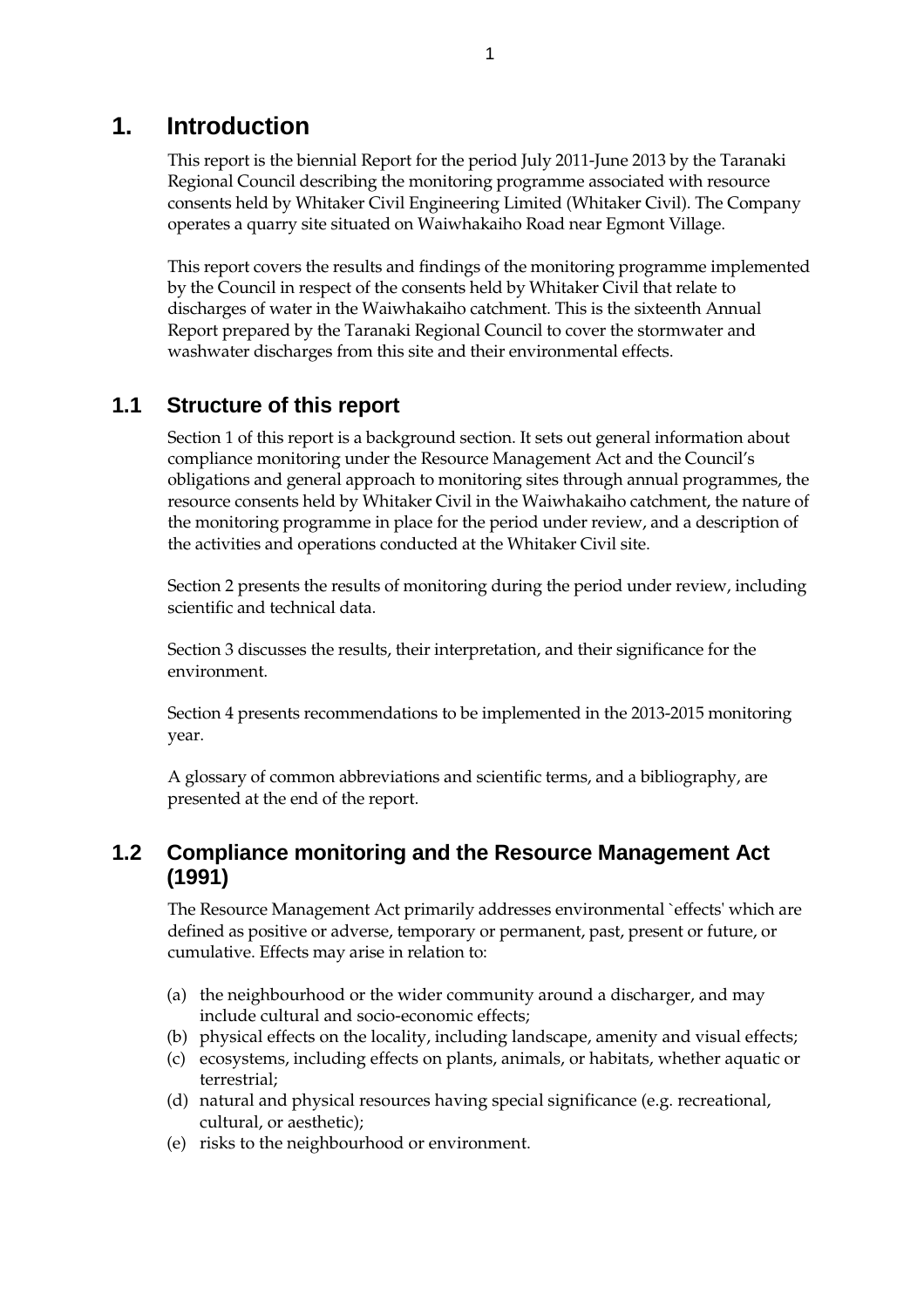In drafting and reviewing conditions on discharge permits, and in implementing monitoring programmes, the Taranaki Regional Council is recognising the comprehensive meaning of `effects' as is appropriate for each discharge source. Monitoring programmes are not only based on existing permit conditions, but also on the obligations of the Resource Management Act to assess the effects of the exercise of consents.

In accordance with section 35 of the Resource Management Act 1991, the Council undertakes compliance monitoring for consents and rules in regional plans; and maintains an overview of performance of resource users against regional plans and consents.

Compliance monitoring, including impact monitoring, also enables the Council to continuously assess its own performance in resource management as well as that of resource users particularly consent holders. It further enables the Council to continually re-evaluate its approach and that of consent holders to resource management, and, ultimately, through the refinement of methods, to move closer to achieving sustainable development of the region's resources.

### **1.2.1 Evaluation of environmental performance**

Besides discussing the various details of the performance and extent of compliance by the consent holder(s) during the period under review, this report also assigns an overall rating. The categories used by the Council, and their interpretation, are as follows:

- a **high** level of environmental performance and compliance indicates that essentially there were no adverse environmental effects to be concerned about, and no, or inconsequential (such as data supplied after a deadline) non-compliance with conditions.
- a **good** level of environmental performance and compliance indicates that adverse environmental effects of activities during the monitoring period were negligible or minor at most, or, the Council did not record any verified unauthorised incidents involving significant environmental impacts and was not obliged to issue any abatement notices or infringement notices, or, there were perhaps some items noted on inspection notices for attention but these items were not urgent nor critical, and follow-up inspections showed they have been dealt with, and any inconsequential non compliances with conditions were resolved positively, cooperatively, and quickly.
- **improvement desirable (environmental)** or **improvement desirable (administrative compliance)** (as appropriate) indicates that the Council may have been obliged to record a verified unauthorised incident involving measurable environmental impacts, and/or, there were measurable environmental effects arising from activities and intervention by Council staff was required and there were matters that required urgent intervention, took some time to resolve, or remained unresolved at the end of the period under review, and/or, there were on-going issues around meeting resource consent conditions even in the absence of environmental effects. Abatement notices may have been issued.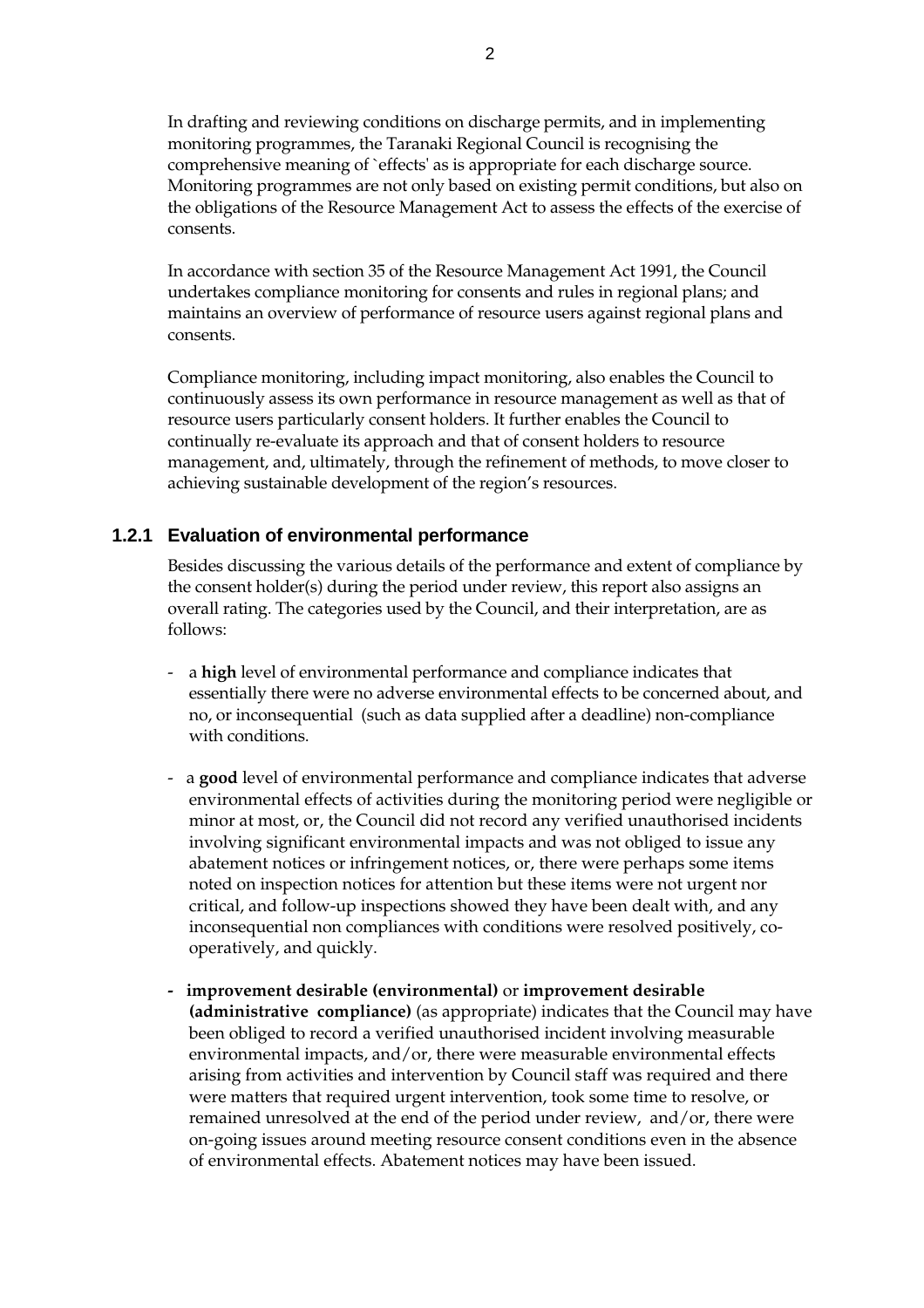- **poor performance (environmental)** or **poor performance (administrative compliance)** indicates generally that the Council was obliged to record a verified unauthorised incident involving significant environmental impacts, or there were material failings to comply with resource consent conditions that required significant intervention by the Council even in the absence of environmental effects. Typically there were grounds for either a prosecution or an infringement notice.

For reference, in the 2012-2013 year, 35% of consent holders in Taranaki monitored through tailored compliance monitoring programmes achieved a high level of environmental performance and compliance with their consents, while another 59% demonstrated a good level of environmental performance and compliance with their consents.

# **1.3 Process description**

## **1.3.1 Background**

 In the past, a large percentage of aggregate production came from river-based sites within Taranaki. The Waiwhakaiho River supplied much of New Plymouth's requirements as far back as the 1950s with the Waitara River, Waiongana River, Kapuni Stream and Waingongoro River also providing a valuable source of aggregate. The aggregate source within these rivers was often over-exploited. The protective armouring of the boulders and gravel was removed in places, exposing the underlying erodible ash beds and creating deep narrow channels, which moved progressively upstream with no noticeable recovery. This brought about the need for the Shingle Extraction Bylaw introduced in 1974. Aggregate extraction from rivers was then controlled through the issue of permits accompanied by a set of conditions, with the removal of river-based aggregate being restricted to that for river control purposes only.

 Historically, land-based sites required steady markets to compete with the easily won river-based extraction operations. However, in the early 1980s, due to the restriction placed on river-based aggregate extraction (and the completion of various major river control programmes and 'Think Big' projects) land-based sites became more widespread (Taranaki Regional Council, 1992).

 Twenty-eight operating quarries presently supply aggregate in Taranaki. These quarries are generally located in a reasonable proximity to urban areas, from which the greatest demand for aggregate stems.

Provision of aggregate to meet longer term demand will continue to be dominated by several large quarry operations. Extra demand on alluvial terraces and laharic deposits has occurred due to the controlled river bed extraction. These resources are of good quality and are relatively plentiful. Importation of various aggregates may need to continue to meet the requirement for aggregate types not available in Taranaki.

 Quarrying and shingle extraction in Taranaki is covered by the Resource Management Act 1991 and, if the minerals in question are Crown owned, by the Crown Minerals Act 1991.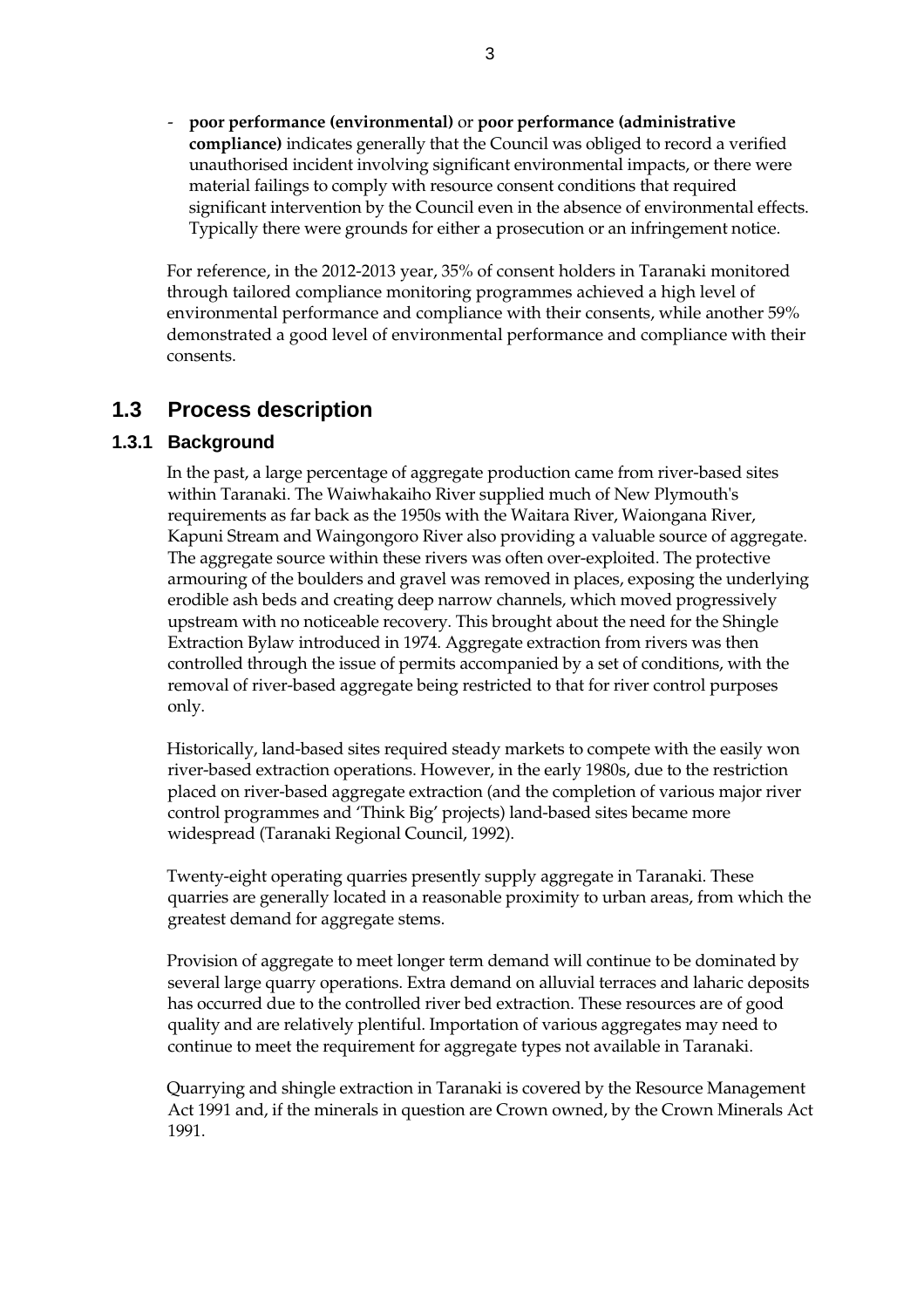Regional councils have no control over the provision of exclusive rights to minerals. However, regional councils do have control over the environmental effects of aggregate extraction from river and lake beds, and land in certain circumstances, and these controls may act as a constraint or limitation on allocation decisions.

 Aggregate extraction usually involves washing aggregates, and therefore requires the discharge of wastes. Other discharges, such as emissions to air from crushing and processing plants, disposal of spoil and solid wastes, and discharges of stormwater are also the responsibility of regional councils.

 Sections 15 and 30 of the Resource Management Act 1991 give regional councils responsibility for the discharge of contaminants into the environment. Discharges of water into water, contaminants onto or into land that may result in water contamination, and contaminants from industrial premises into air or onto/into land, may not take place unless expressly allowed by a rule in a regional plan, a resource consent, or regulations.

## **1.3.2 Whitaker Civil Engineering Limited**

 The Whitaker Civil Waiwhakaiho Road quarry site is located on the true right bank of the Waiwhakaiho River (Photograph 1 and Figure 1 below).

The site has washing facilities and the machinery used includes a dry crusher, screens and washers, excavators and trucks.

The area of exposed earth at the quarry site is approximately 1.5 hectares. These areas are contoured and bunded so that stormwater is directed to settling ponds within the sites for treatment, prior to discharge.

Reinstatement of excavated areas at the quarry site is carried out using cleanfill.



**Photo 1** Approximate location of the Whitaker Civil quarry, Waiwhakaiho Road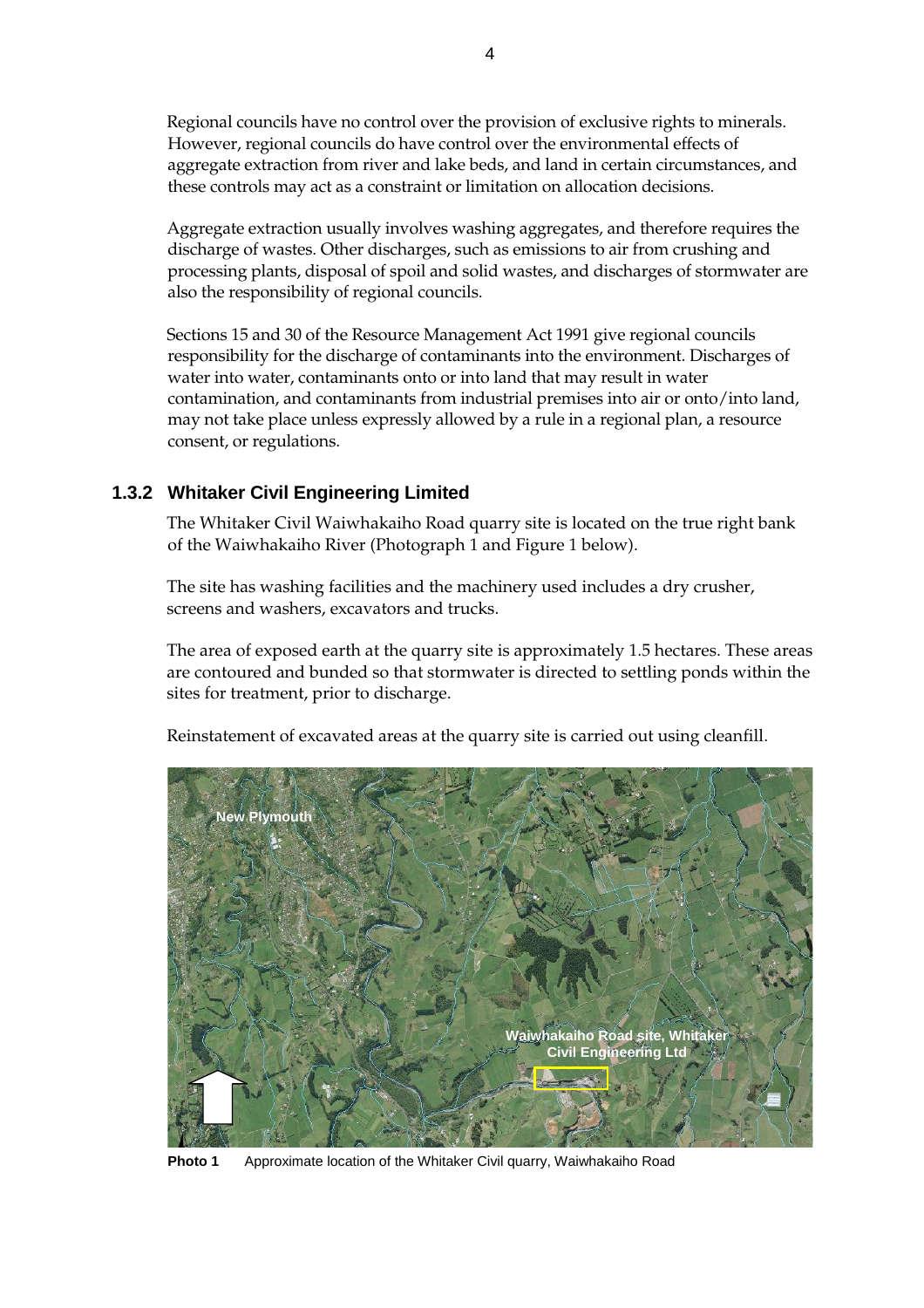

#### **Figure 1** Whitaker Civil, Waiwhakaiho Road quarry (northern side of river) - location of sampling sites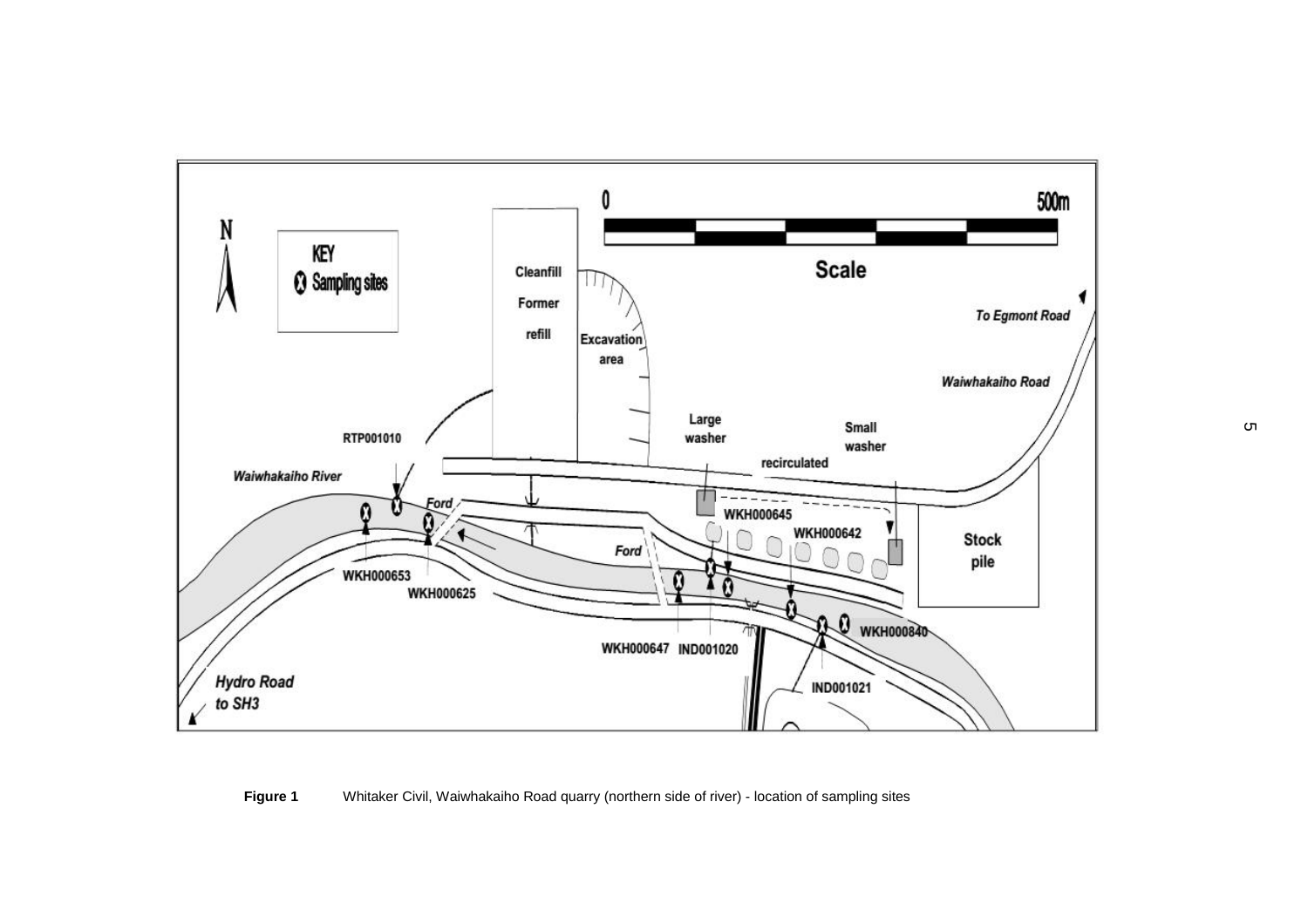## **1.4 Resource consents**

### **1.4.1 Water abstraction permit**

Section 14 of the Resource Management Act stipulates that no person may take, use, dam or divert any water, unless the activity is expressly allowed for by a resource consent or a rule in a regional plan, or it falls within some particular categories set out in Section 14.

Sufficient volumes of water within streams and rivers to protect aquatic habitat is a primary concern of the Regional Council with respect to water abstraction permits. Water abstraction for quarries is primarily only required for the washing of aggregate, and in this regard the Council encourages the recycling of both washwater and stormwater to minimise the requirement to abstract surface water.

Often when combined with efficient recycling, the small volumes of surface water required to be abstracted for washing at quarries fit within the permitted activity rule (Rule 15) of the Regional Fresh Water Plan for Taranaki.

Whitaker Civil Engineering Limited holds no water abstraction permit. The water volume and abstraction rate required to service the Company's operations are less than 50 cubic metres per day and 1.5 litres per second respectively, therefore the activity is permitted and falls under Rule 15 of the RFWP.

### **1.4.2 Water discharge permit**

Section 15(1)(a) of the Resource Management Act stipulates that no person may discharge any contaminant into water, unless the activity is expressly allowed for by a resource consent or a rule in a regional plan, or by national regulations.

 Water quality is a primary concern to the Regional Council with regard to aggregate extraction. A quarry can operate as either a `dry quarry' discharging only stormwater or a 'washing quarry' where aggregate washing facilities are in place. Many of the quarries in Taranaki have some form of washing facility and also operate in the vicinity of a water body or have some form of discharge into a water body. Wastewater from aggregate washing has a high silt concentration. Discharge of this water directly into a waterbody, particularly to a river during low flow, results in a smothering of in-stream life and deterioration in aesthetic conditions and can affect downstream abstractions of water, local fisheries and recreational activities.

Stormwater is generally less contaminated (in terms of silt concentration) and run-off tends to occur when rivers are in higher flow. This means that the effect of silt contamination is reduced due to lower quantities, dilution and carrying capacity. The installation of appropriate stormwater diversion structures, together with construction and maintenance of contaminated stormwater and aggregate washing discharge treatment facilities are most important in maintaining water quality.

Whitaker Civil Engineering Limited holds consent **0720-4** to discharge treated washwater from shingle washing activities onto and into land, and into the Waiwhakaiho River. This permit was granted on 30 January 2008. The permit is due to expire in June 2026.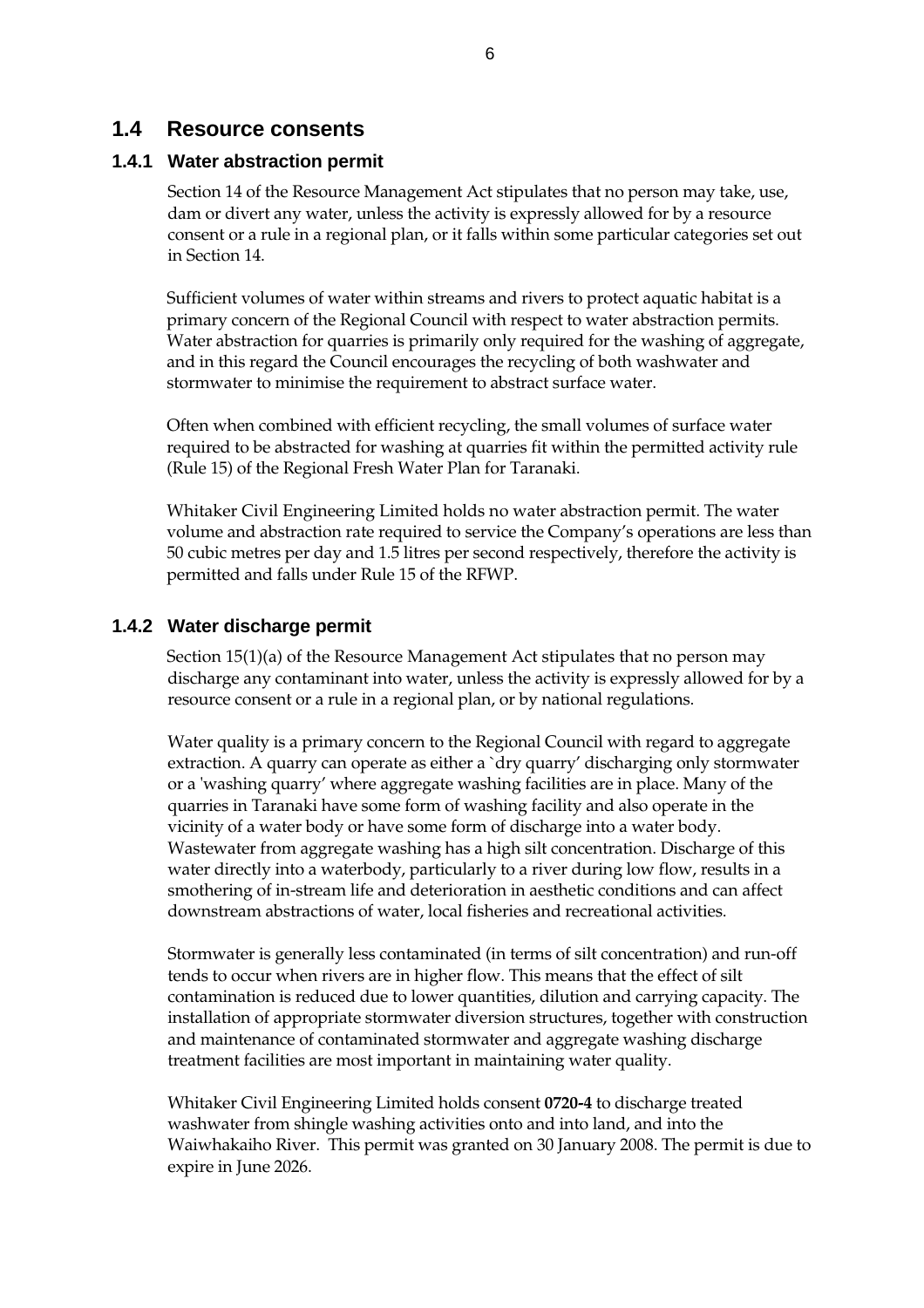There are 12 special conditions attached.

Conditions 1 and 2 deal with exercise of the consent.

Conditions 3 to 8 deal with the stormwater discharge.

Conditions 9 and 10 deal with effects on the receiving waters.

Conditions 11 and 12 deal with lapse and review of consent.

Whitaker Civil Engineering Ltd holds consent **7236-1** to discharge treated stormwater from the quarry site into the Waiwhakaiho River. This permit was granted on 14 February. The permit is due to expire in June 2026.

There are 12 special conditions attached to the consent.

Condition 1 requires the best practicable option.

Condition 2 prohibits untreated stormwater or washwater being discharged to the Waiwhakaiho River.

Conditions 3, 4, 6 and 10 set out requirements for silt and erosion control, and reinstatement.

Condition 5 requires riparian planting and maintenance.

Conditions 7, 8 and 9 deal with the discharge and its effects on the receiving waters.

Conditions 11 and 12 deal with lapse and review of consent.

Copies of the permits are attached to this report in Appendix I.

### **1.4.3 Discharges of wastes to land**

Sections 15(1)(b) and (d) of the Resource Management Act stipulate that no person may discharge any contaminant onto land if it may then enter water, or from any industrial or trade premises onto land under any circumstances, unless the activity is expressly allowed for by a resource consent, a rule in a regional plan, or by national regulations.

Whitaker Civil Engineering Limited hold consent **3900-2** to discharge cleanfill onto and into land and to discharge leachate and stormwater from a former quarry onto and into land in the vicinity of the Waiwhakaiho River. The permit is due to expire in June 2026.

There are 16 special conditions attached to this consent.

Condition 1 requires the activity to be carried out in accordance with the documentation submitted in support of the application.

Conditions 2, 3, 4, 6 and 8 deal with the materials to be discharged to the cleanfill and their placement.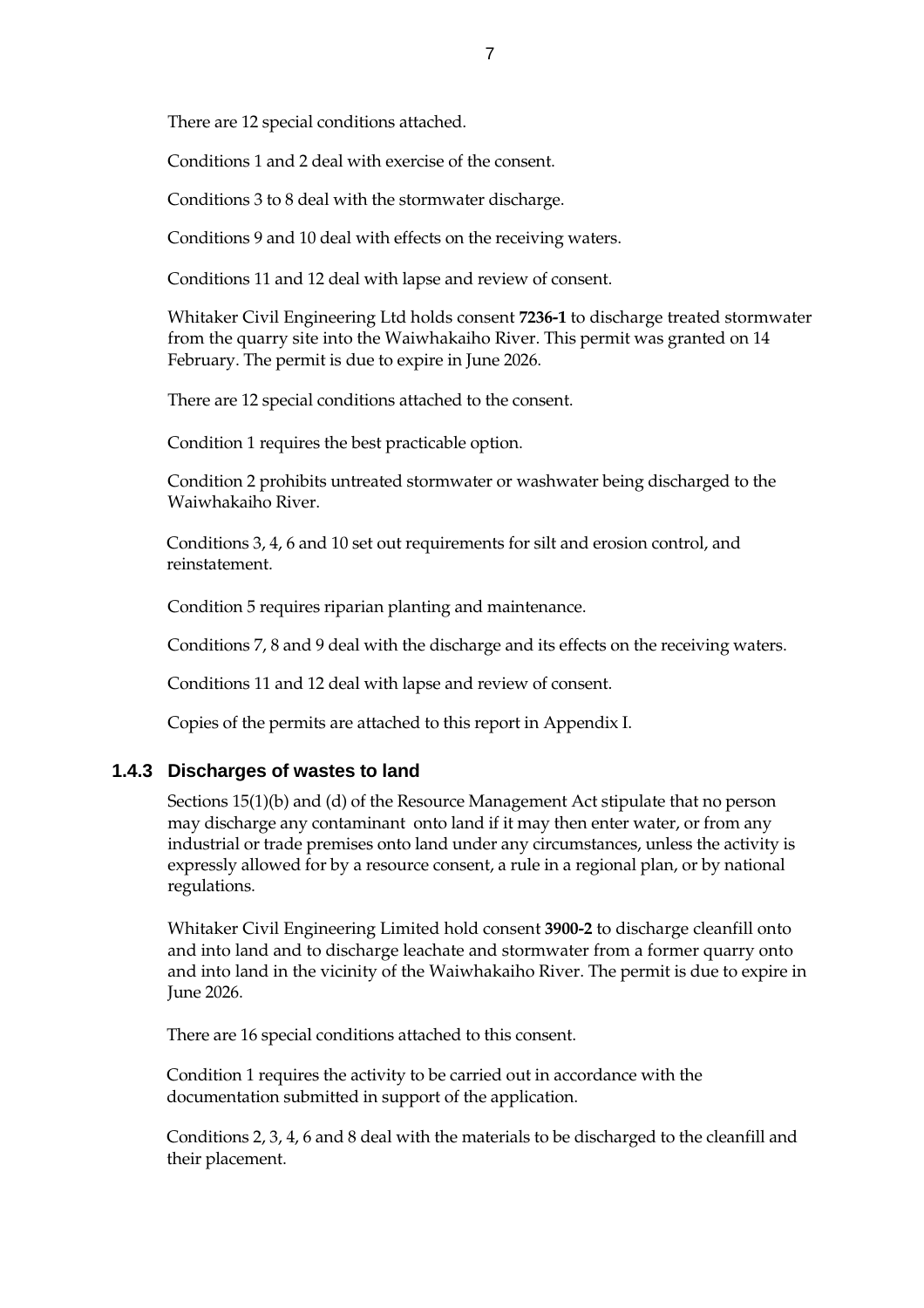Condition 5 relates to notification and information requirements.

Condition 7 relates to written approval requirements.

Condition 9 prohibits contaminants entering surface water.

Condition 10 relates to monitoring of materials dumped at the site.

Condition 11 deals with effects on the Waiwhakaiho River.

Condition 12 requires a site management plan.

Condition 13 requires the best practicable option.

Condition 14 requires the area to be stabilised and revegetated once discharge is complete.

Conditions 15 and 16 deal with lapse and review of consent.

A copy of the permit is attached to this report in Appendix I.

# **1.5 Monitoring programme**

### **1.5.1 Introduction**

Section 35 of the Resource Management Act sets out an obligation for the Taranaki Regional Council to: gather information, monitor, and conduct research on the exercise of resource consents, and the effects arising, within the Taranaki region. The Taranaki Regional Council may therefore make and record measurements of physical and chemical parameters, take samples for analysis, carry out surveys and inspections, conduct investigations, and seek information from consent holders.

The monitoring programme for the Company's quarry consisted of three primary components, which are discussed below.

### **1.5.2 Programme liaison and management**

There is generally a significant investment of time and resources by the Taranaki Regional Council in ongoing liaison with resource consent holders over consent conditions and their interpretation and application, in discussion over monitoring requirements, preparation for any reviews, renewals, or new consents, advice on the Council's environmental management strategies and the content of regional plans, and consultation on associated matters.

### **1.5.3 Site inspections**

The Whitaker Civil Engineering Limited site was visited twelve times during the monitoring period. The main points of interest at the visits were plant processes with potential or actual discharges to receiving watercourses, including contaminated stormwater and process wastewaters. The neighbourhood and particularly the receiving waters were surveyed for environmental effects.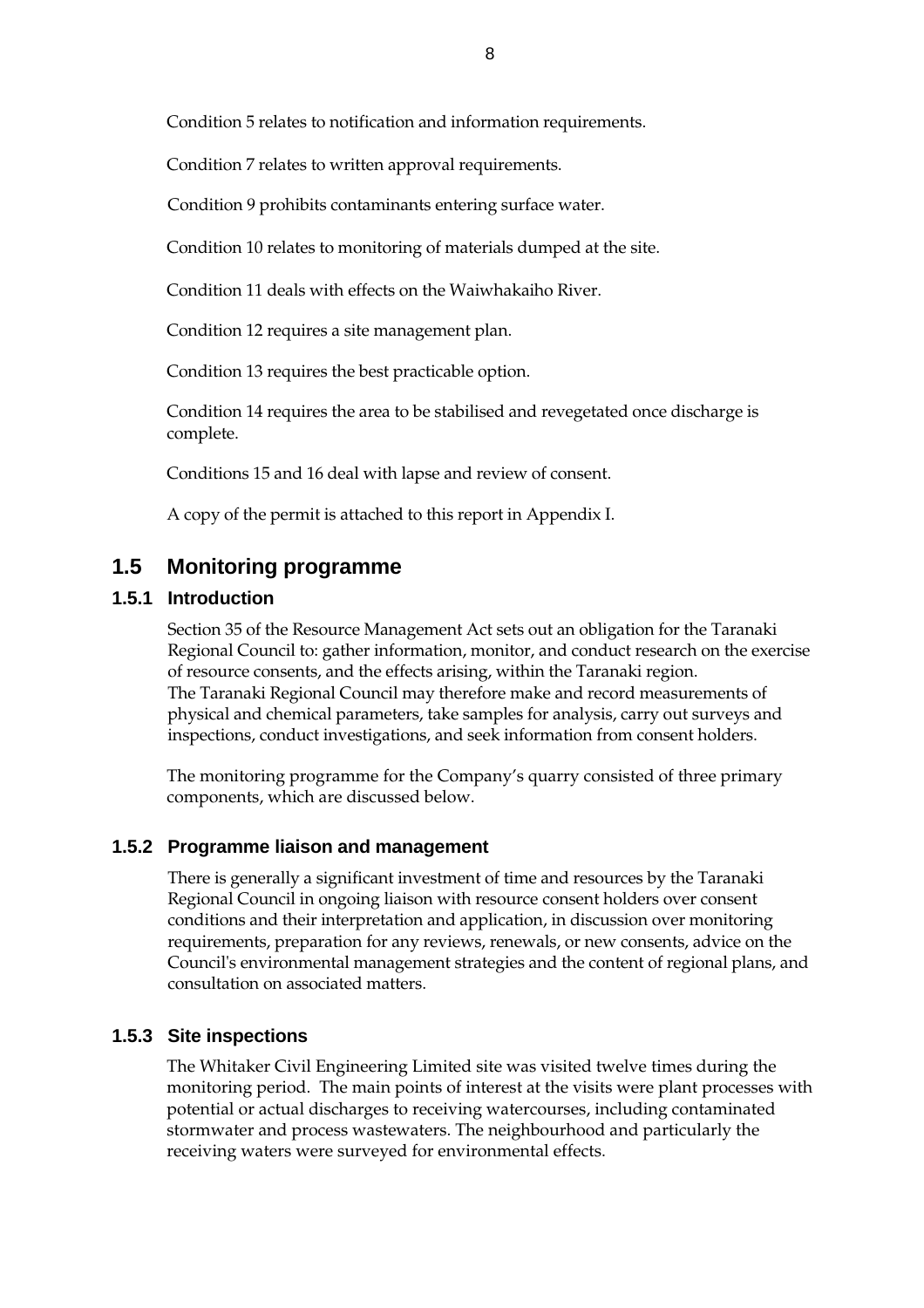### **1.5.4 Chemical sampling**

The 2011-2013 monitoring programme included sampling of the treated discharges at the washwater and stormwater outfall (site IND001020, Photo 2). The programme also included sampling (impact monitoring) of the receiving waters upstream and downstream of the discharge. Sampling was only to be undertaken when warranted, at the discretion of the inspecting officer.

![](_page_14_Picture_2.jpeg)

**Photo 2** Stormwater discharge point to Waiwhakaiho River

Washwater and stormwater discharge and receiving water samples were analysed for turbidity, suspended solids, and total recoverable hydrocarbons.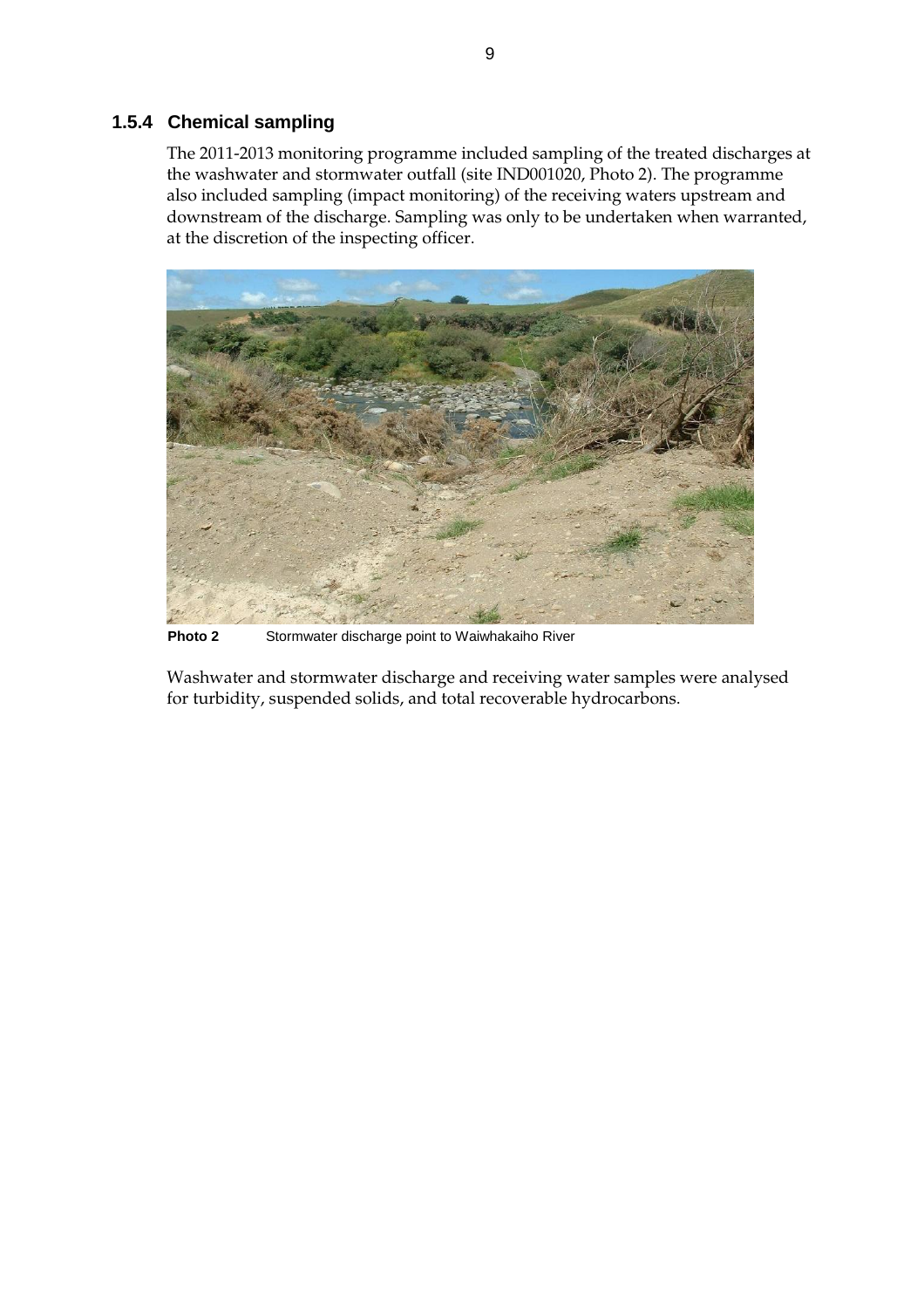# **2. Results**

## **2.1 Water**

## **2.1.1 Inspections at the quarry site**

During the 2011-2013 monitoring period the Council carried out twelve monitoring inspections at the Company's quarry site. Inspection notes are summarised below.

### **21 October 2011**

No processing or washing was occurring at time of inspection. There was quite a bit of product stockpiled. Discharge from the ponds looked good with no visual impact on the receiving waters observed. The cleanfill consists of soil, metal, concrete and a large amount of sawdust. The council inspecting officer spoke with a staff member on site who said the sawdust was untreated and came from Taranaki Sawmills. Sawdust is unacceptable in a cleanfill whether treated or untreated. This was reported to the compliance manager. Advice was given to stop accepting sawdust as cleanfill material.

### **1 March 2012**

The quarry was processing and washing was occurring at the time of inspection. There was quite a bit of product stockpiled. Silt ponds look satisfactory. The discharge was discoloured but having no effect on the receiving waters beyond the mixing zone. The sawdust was still being stored in the cleanfill area away from the water. The site was tidy and complying with consent conditions at the time of inspection.

### **7 May 2012**

They were excavating, processing and washing at the time of inspection. There was some product stockpiled onsite. The sawdust that was near the water had been moved and the cleanfill area looked good. The pond discharge from the quarry was having no visual impact on the receiving water at the time of inspection. The site was tidy and complying with consent conditions at the time of inspection.

### **29 June 2012**

The quarry was very busy at the time of inspection. There was extracting, washing and processing occurring. There was a stockpile of product. There were no ponding issues and all stormwater was being directed to the sediment ponds. The discharge from the ponds was having no visual effect on the receiving waters. The site was tidy and complying with consent conditions at the time of inspection. The cleanfill area looked good and was due to begin remediation.

### **3 October 2012**

There had been concern with a neighbour directing dairy effluent onto the quarry site. At the time of inspection washing was taking place. The silt ponds were discharging; there was no visual impact on the receiving waters beyond the mixing zone. There was product stockpiled around the site. There were no ponding or dust issues. A new area for extraction was being opened. The cleanfill material consisted mainly of soil and clay. The site was tidy and was complying with consent conditions at the time of inspection.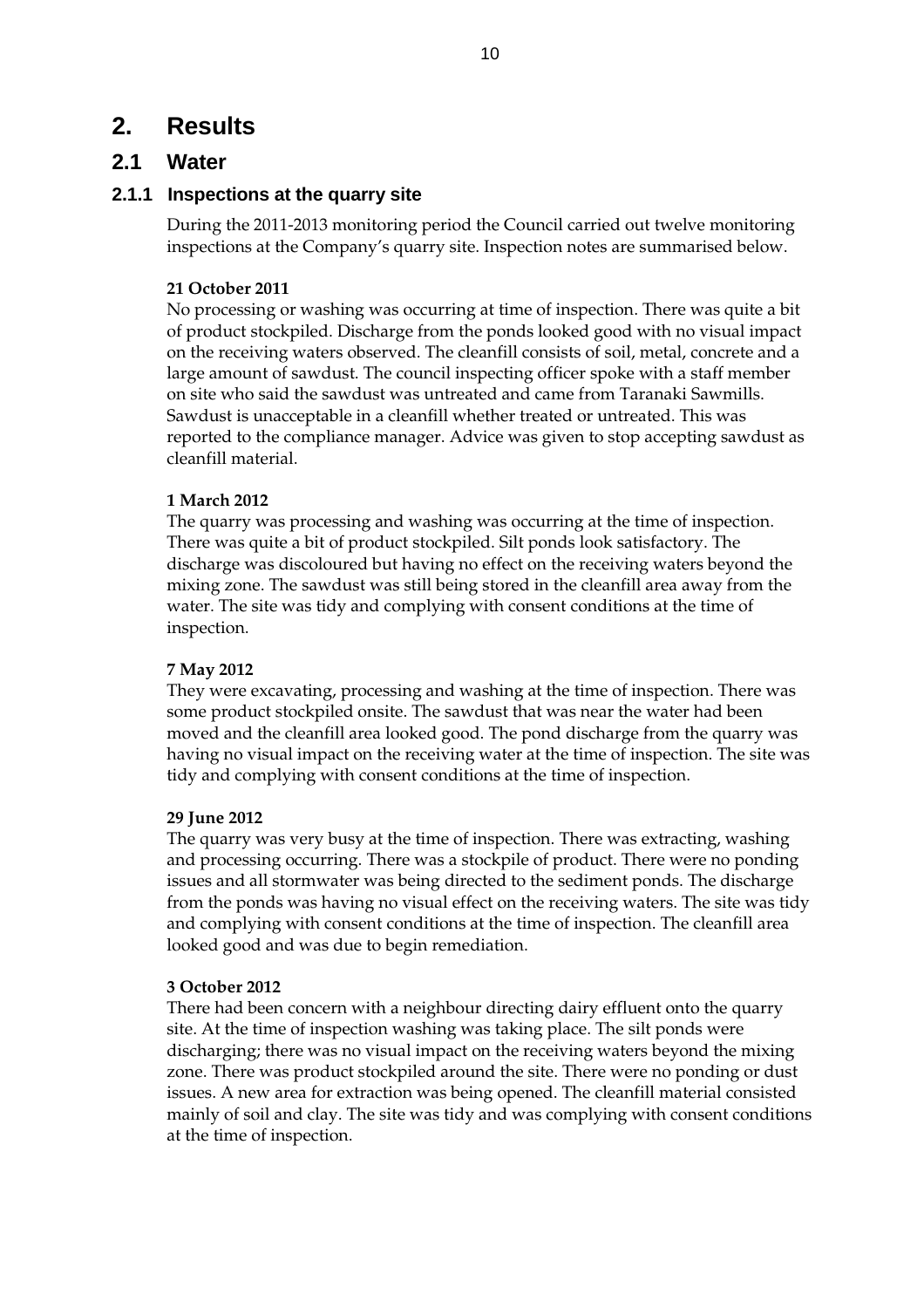#### **28 January 2013**

Processing was occurring at time of inspection. The excavation area looked good, and there was not a lot of product stockpiled. The cleanfill area was untidy. A call was made to a quarry staff member to advise that the cleanfill needed to be tidy as there would need to be a lot more monitoring and enforcement action at the Company's expense.

#### **30 January 2013**

A reinspection of the cleanfill was carried out. A Whitaker truck was dumping silt and sediment from the water treatment plant. A digger had pulled out and made a small pile of materials that should not have been dumped onsite. Advice was given to remove all prohibited material onsite.

#### **4 February 2013**

A meeting was set up with the quarry manager to discuss works that had been undertaken since the previous inspection. He said that domestic rubbish and other materials had been removed from the cleanfill, and they were waiting for fine weather to transport these wastes offsite, which also included plastic bailage wrap. Advice was given to the owner of the site that they could not dispose of green waste and other domestic waste in the cleanfill area. There was a large amount of product stockpiled at the quarry. There was no ponding or dust issues at the site. The silt ponds were discharging with no visual impact on the receiving waters. The quarry site was tidy and complying with consent conditions. However the recent dumping in the cleanfill area of the silt and sediment from the water treatment plant had discoloured surface water.

#### **21 February 2013**

A reinspection of the cleanfill was carried out. The area had been cleaned up and changed around, new bunds had been installed to catch and dry out slops from the water treatment plant. The prohibited material that was in the cleanfill area had been removed. Random inspections would still occur to ensure compliance with the cleanfill as per consent 3900-2. A water sample was taken from the discharge.

#### **8 April 2013**

The inspection was undertaken with the quarry manager. The cleanfill area looked good. The bunded silt and sediment from the water treatment plant was drying out well. The dumped material consisted of clay, dirt, concrete, broken bricks and a few stumps. The extraction area for the quarry looked good. There was washing at the time of inspection, but no visual affects on the receiving waterbody. The site was operating at a satisfactory level at the time of inspection.

#### **31 July 2013**

There was a lot of product stockpiled and workers were bagging sand under a tarpaulin by the office. Processing was occurring at the time of inspection. The wash water looked good and the ponds had been cleaned out. The process of reinstating one end of the cleanfill had started. The cleanfill looked good, materials consisted of clay, dirt, concrete and sludge from Pukekura Park.

#### **18 November 2013**

There was no activity onsite and there was not a lot of product stockpiled. The cleanfill area looked good. The area that had been reinstated looked good.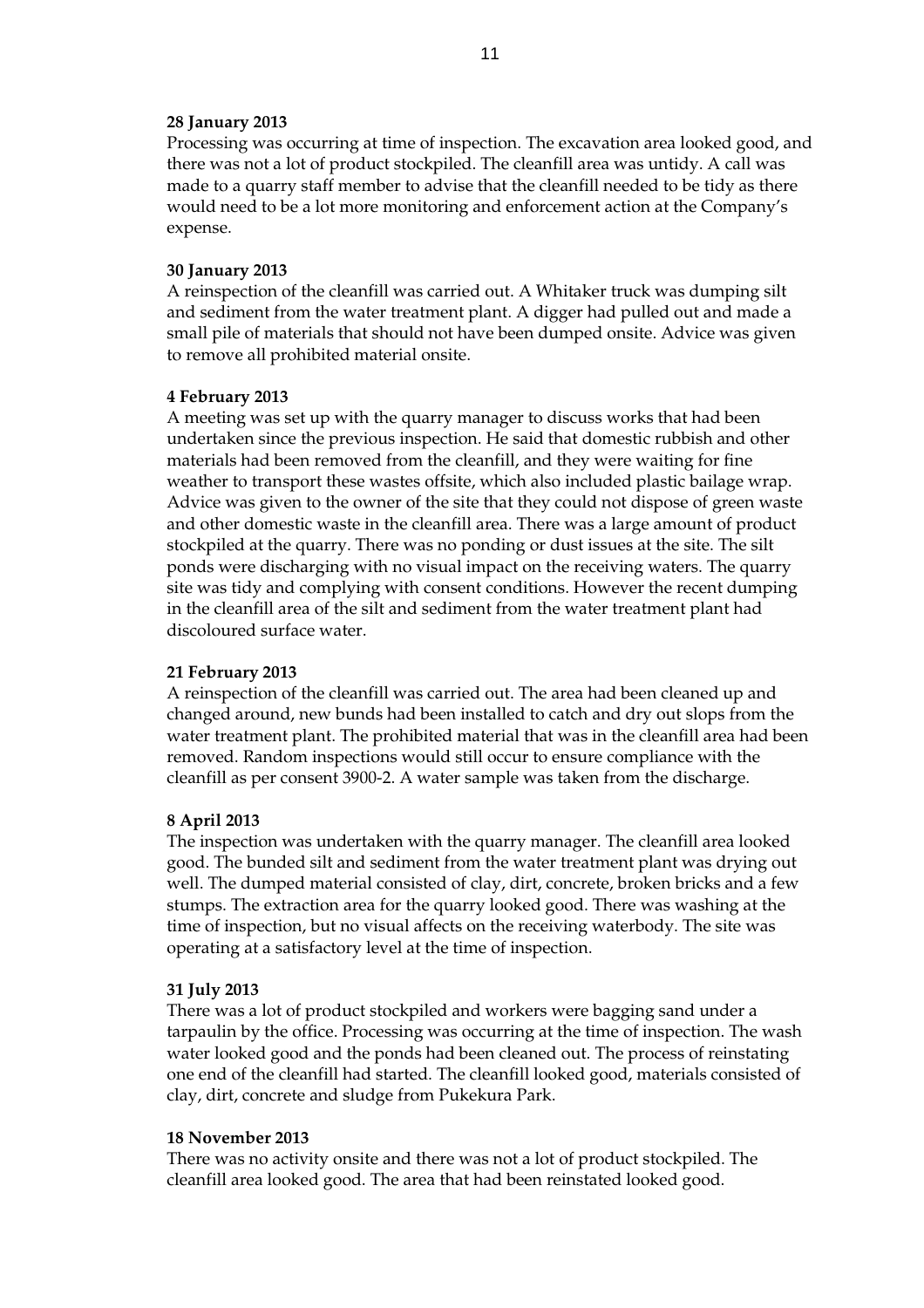They were backfilling the cleanfill area. There was a lot clay, dirt and concrete. The extraction area looked good.

### **2.1.2 Results of quarry stormwater/washwater monitoring**

Samples were collected on 21 February 2013 during a site inspection during fine weather. Analytical results for the samples are presented in Table 1 below.

**Table 1** Results of samples collected from quarry stormwater/washwater discharge, upstream and downstream 21 February 2013.

| <b>Parameter</b> | <b>Unit</b>      | Stormwater/washwater<br>discharge | <b>Consent</b><br>limits on<br>discharge | Waiwhakaiho R<br>50 metres u/s | Waiwhakaiho R<br>50 metres d/s |
|------------------|------------------|-----------------------------------|------------------------------------------|--------------------------------|--------------------------------|
| Hydrocarbons     | q/m <sup>3</sup> |                                   | $<$ 15                                   | < 0.5                          | < 0.5                          |
| Suspended solids | a/m <sup>3</sup> |                                   | < 100                                    |                                | 22                             |
| Turbidity        | NTU              | 3.9                               |                                          | 3.8                            | 16                             |

Suspended solids were below the limit of 100  $g/m<sup>3</sup>$  imposed by consents 0720 and 7236 at the discharge point, and therefore complied with the consent conditions. The sample was collected during fine weather, and due to the high flow in the river no effect was visible below the mixing zone. Nonetheless, maintenance of the ponds for the treatment of washwater and stormwater needs to be carried out to ensure these ponds can cope with stormwater during periods of wet weather. Hydrocarbons were not tested in this sample.

# **2.2 Investigations, interventions, and incidents**

The monitoring programme for the year was based on what was considered to be an appropriate level of monitoring, review of data, and liaison with the consent holder. During the year matters may arise which require additional activity by the Council eg provision of advice and information, or investigation of potential or actual courses of non-compliance or failure to maintain good practices. A pro-active approach that in the first instance avoids issues occurring is favoured.

The Taranaki Regional Council operates and maintains a register of all complaints or reported and discovered excursions from acceptable limits and practices, including non-compliance with consents, which may damage the environment. The Unauthorised Incident Register (UIR) includes events where the company concerned has itself notified the Council. The register contains details of any investigation and corrective action taken.

Complaints may be alleged to be associated with a particular site. If there is potentially an issue of legal liability, the Council must be able to prove by investigation that the identified company is indeed the source of the incident (or that the allegation cannot be proven).

In the 2011-2013 year there as one incident was recorded relating to operations at the Whitaker Civil site.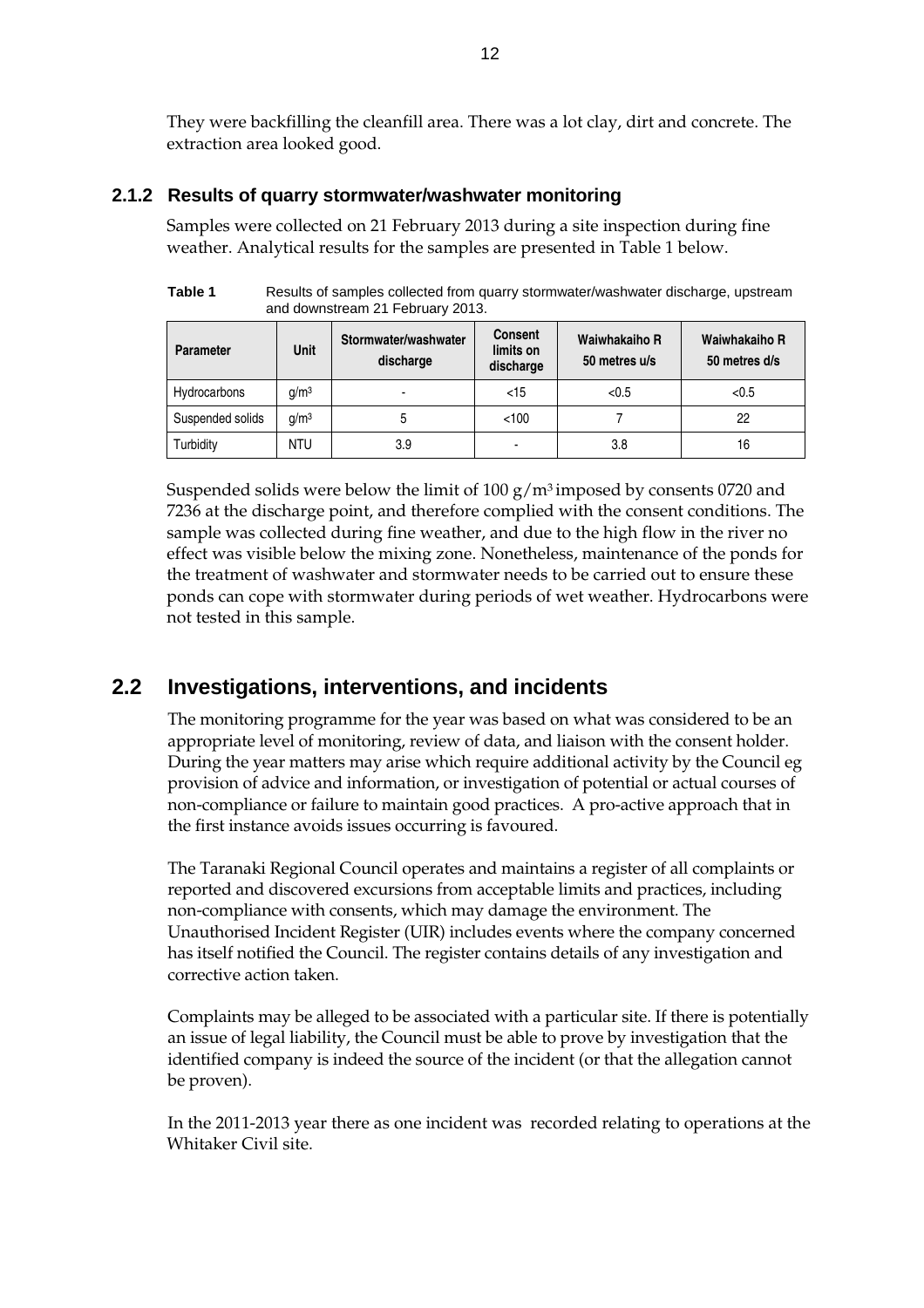#### **21 October 2011**

During routine compliance monitoring it was found that sawdust was being disposed of in the cleanfill site at Whitakers Quarry on Waiwhakaiho Road. An Abatement Notice was issued requiring the operator of the cleanfill to cease accepting sawdust as cleanfill material and for the sawdust already disposed of at the site to be removed from the cleanfill site.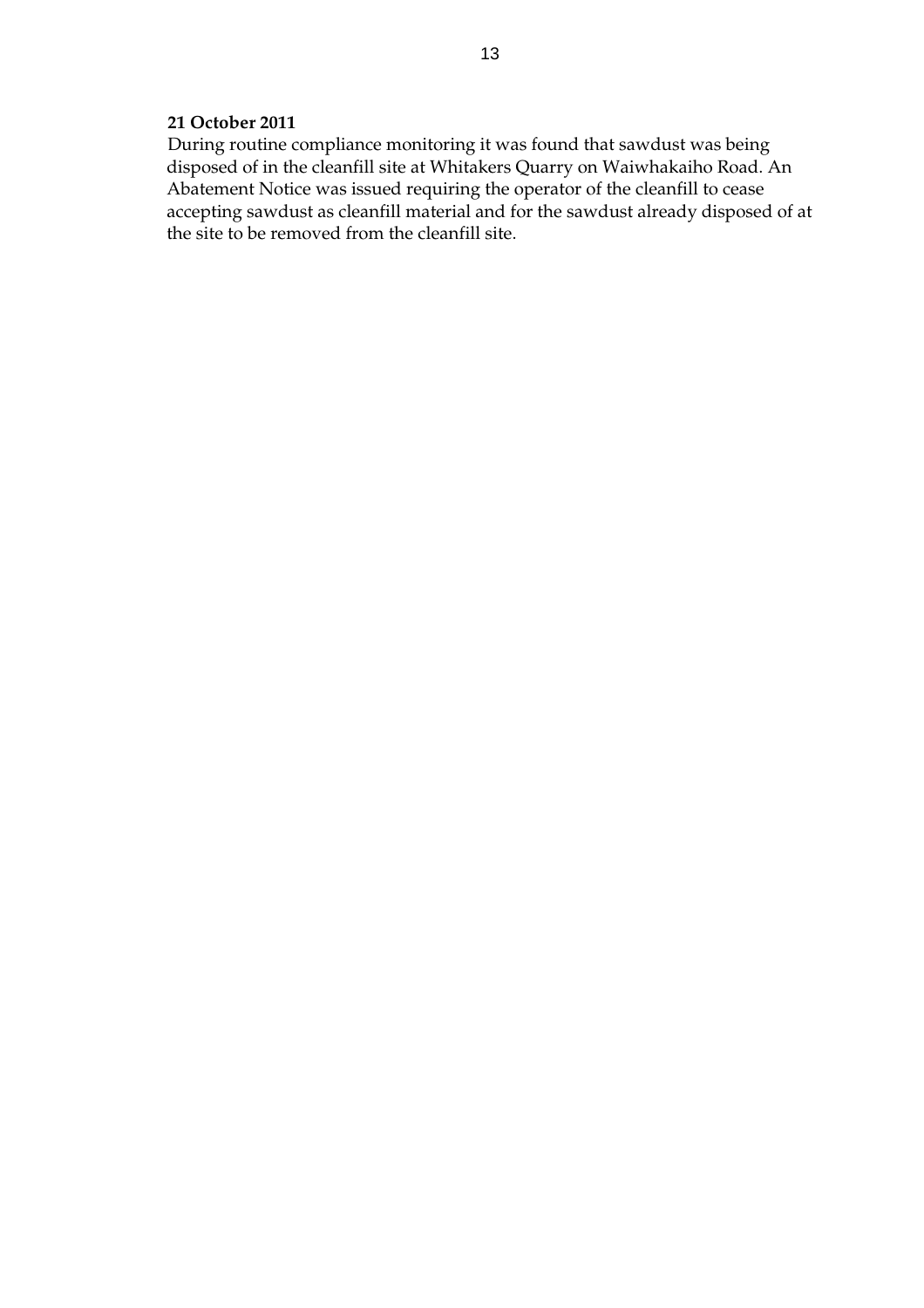# **3. Discussion**

# **3.1 Discussion of site performance**

During the 2011-2013 monitoring period, the Council carried out twelve compliance monitoring inspections. At all inspections the site was generally neat and tidy.

Sampling found the suspended solids level in the discharge was within consent conditions. The pond system and sediment/silt control structures may require more regular maintenance to ensure compliance with consent conditions during periods of higher rainfall.

One unauthorised incident was recorded in relation to unauthorised materials within the cleanfill, while further interventions by council may also required on a later occasion.

# **3.2 Environmental effects of exercise of water permit**

The main potential environmental effect of quarry operations on waterways is the discharge of washwater containing high concentrations of suspended solids. Such discharges may result in discolouration of the waterway near the discharge point and may result in smothering of benthic life forms, form a barrier to fish movement and may affect fish spawning habitats.

The Taranaki Regional Council monitors for possible effects on stream life by conducting a visual inspection of the streambed both up and downstream of the quarry, and measuring physicochemical properties of the stormwater and receiving environment.

Monitoring of the site during the 2011-2013 period found the level of suspended solids in the washwater discharge was within the consent limit. The sampling was undertaken in dry weather and the flow in the river was such that no effects were visible below the mixing zone.

# **3.3 Evaluation of performance**

A tabular summary of the Company's compliance record for the year under review is set out in Tables 2 - 4.

| <b>Condition requirement</b> |                                                                                                | Means of monitoring during period under review        | Compliance<br>achieved? |
|------------------------------|------------------------------------------------------------------------------------------------|-------------------------------------------------------|-------------------------|
|                              | Best practicable environmental option                                                          | Site inspections ongoing liaison with consent holder. | Yes                     |
| 2.                           | Operation undertaken in accordance<br>with documentation submitted with<br>consent application | Site inspections                                      | Yes                     |
| 3.                           | No direct discharge of untreated<br>stormwater or washwater to the river                       | Site inspections and sampling                         | Yes                     |

**Table 2** Summary of performance for Consent 0720-4 to discharge washwater into the Waiwhakaiho River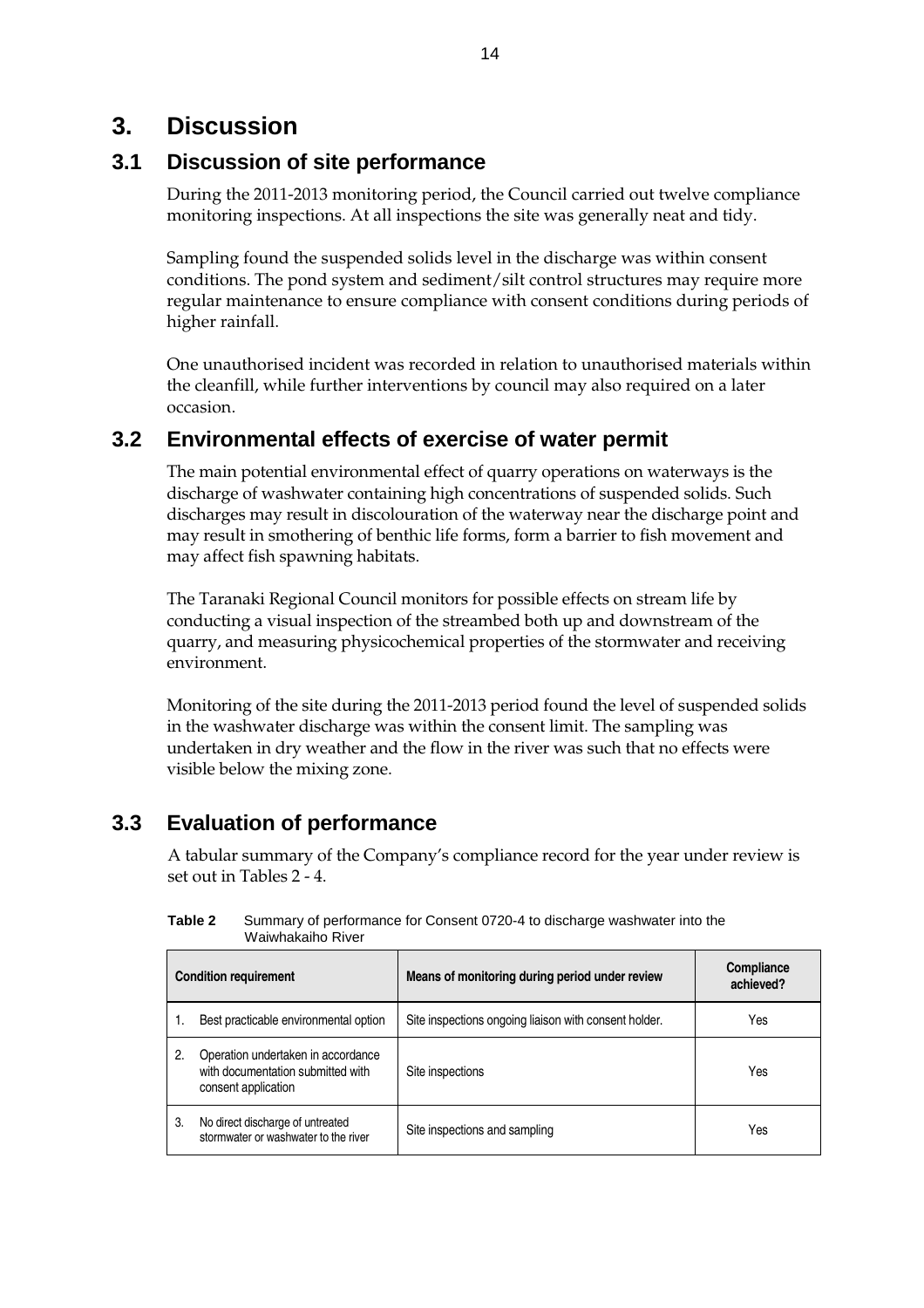|    | <b>Condition requirement</b>                                                                | Means of monitoring during period under review                                                  | Compliance<br>achieved?              |
|----|---------------------------------------------------------------------------------------------|-------------------------------------------------------------------------------------------------|--------------------------------------|
| 4. | Active quarrying area contoured and<br>bunded appropriately                                 | Site inspections                                                                                | Yes                                  |
| 5. | Appropriate control of erosion to<br>minimise sediment loading in<br>stormwater discharge   | Site inspections and sampling                                                                   | Yes                                  |
| 6. | Progressive reinstatement of quarry<br>area to minimize area of exposed<br>earth to erosion | Site inspections                                                                                | Yes                                  |
| 7. | Appropriate operation and<br>maintenance of sediment control<br>structures                  | Site inspections                                                                                | More regular<br>maintenance required |
| 8. | The discharge meets the<br>concentration standards                                          | Inspections and sampling.                                                                       | No - SS above limits                 |
| 9. | Complies with standards for the<br>effects on receiving waters                              | Inspections and sampling                                                                        | Yes                                  |
|    | 10. Does not raise turbidity after mixing<br>zone by more than 50%                          | Inspections and sampling                                                                        | Yes                                  |
|    | 11. Lapse condition                                                                         | N/A                                                                                             | N/A                                  |
|    | 12. Review of consent                                                                       | Next scheduled June 2014, if required                                                           | N/A                                  |
|    |                                                                                             | Overall assessment of consent compliance and environment performance in respect of this consent | Improvement<br>desired               |

N/A = not applicable

### **Table 3** Summary of performance for Consent **3900-2** to discharge cleanfill

|    | <b>Condition requirement</b>                                                                           | Means of monitoring during period under review | <b>Compliance</b><br>achieved? |
|----|--------------------------------------------------------------------------------------------------------|------------------------------------------------|--------------------------------|
| 1. | Operation undertaken in accordance<br>with documents submitted in<br>application for consent.          | Inspections of site                            | Yes                            |
| 2. | Contaminants discharged shall be<br>limited to cleanfill or inert materials                            | Inspections of site                            | Yes                            |
| 3. | No discharge of: food waste, paper,<br>cardboard, grass clippings, paint, oil,<br>steel, textiles, etc | Inspections of site                            | Yes                            |
| 4. | WTP sludge from NPDC permitted<br>onsite                                                               | No WTP sludge received over monitoring period  | <b>NA</b>                      |
| 5. | Notification prior to discharge of WTP<br>sludge                                                       | No WTP sludge received over monitoring period  | <b>NA</b>                      |
| 6. | WTP sludge to be mixed with other<br>cleanfill material as far as practicable                          | No WTP sludge received over monitoring period  | <b>NA</b>                      |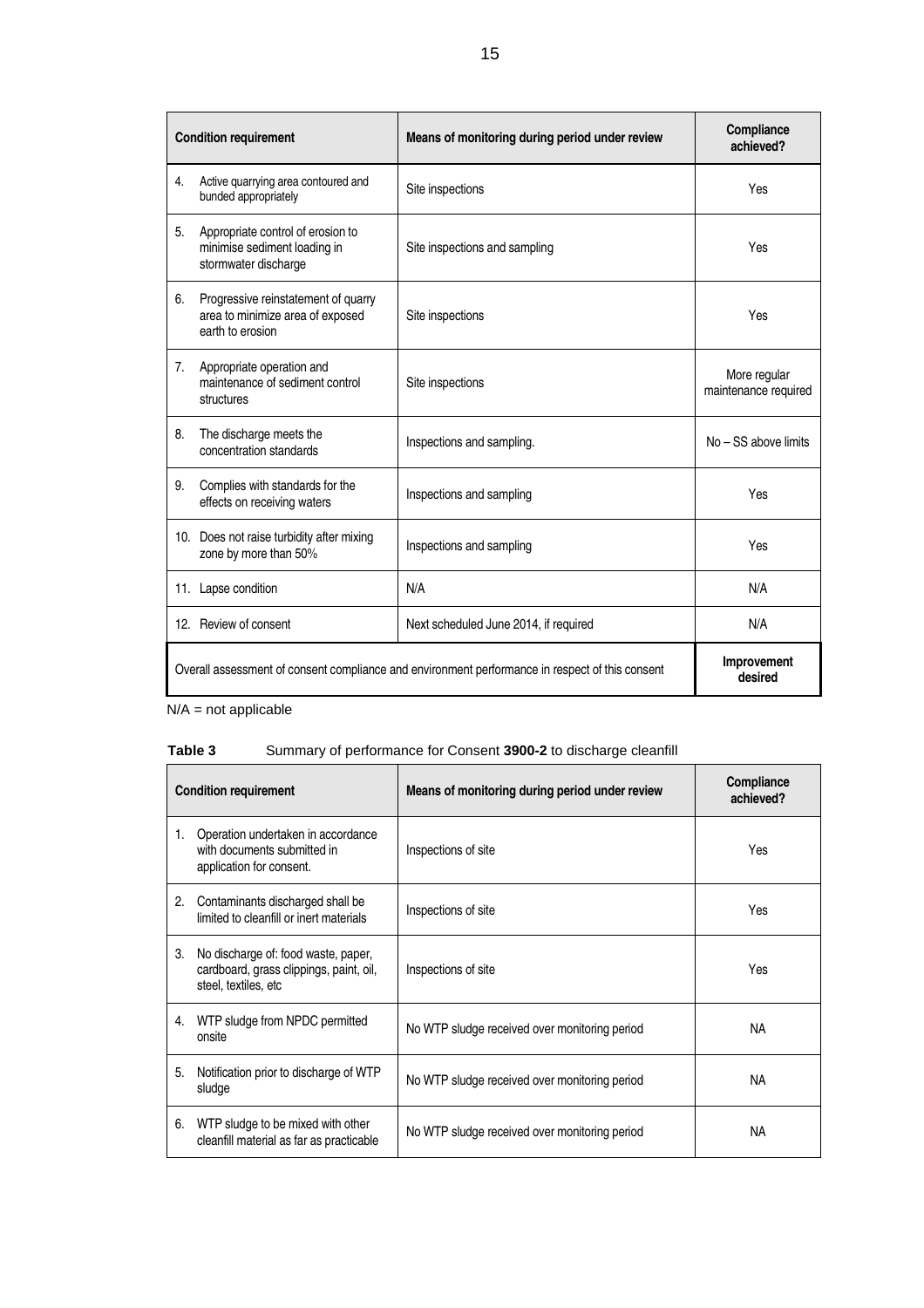| <b>Condition requirement</b>                                                                                        | Means of monitoring during period under review                                                  | Compliance<br>achieved? |
|---------------------------------------------------------------------------------------------------------------------|-------------------------------------------------------------------------------------------------|-------------------------|
| If uncertain about acceptability of<br>7.<br>certain material obtain written approval<br>from TRC                   | Inspections of site                                                                             | Yes                     |
| No cleanfill to be discharged within 20<br>8.<br>metres of the top of the bank of the<br>river                      | Inspections of site                                                                             | Yes                     |
| Discharge to land shall not result in<br>9.<br>any cleanfill material entering surface<br>water                     | Inspections of site and river                                                                   | Yes                     |
| 10. Appropriate monitoring of dumped<br>material to prevent unwanted<br>contaminants in the cleanfill area          | Inspections of site and liaison with consent holder                                             | Yes                     |
| 11. Discharge shall not give rise to: oil,<br>grease, change in colour, etc                                         | Inspections of site and river                                                                   | Yes                     |
| 12. Provision of a detailed environmental<br>management plan covering all aspects<br>of the reinstatement operation | Provision, review and acceptance                                                                | Yes                     |
| 13. Adopt best practicable option                                                                                   | Inspections of site and sampling                                                                | Yes                     |
| 14. Upon completion of works the<br>discharge site shall be stabilised and<br>revegetated                           | Works not yet completed                                                                         | N/A                     |
| 15. Lapse of condition                                                                                              | <b>NA</b>                                                                                       | <b>NA</b>               |
| 16. Review of consent                                                                                               | Review of consent next scheduled for June 2014, if<br>required                                  | <b>NA</b>               |
|                                                                                                                     | Overall assessment of consent compliance and environment performance in respect of this consent | High                    |

N/A = not applicable

| Table 4 | Summary of performance for Consent 7236-1 to discharge treated stormwater |  |
|---------|---------------------------------------------------------------------------|--|
|---------|---------------------------------------------------------------------------|--|

| <b>Condition requirement</b> |                                                                                | Means of monitoring during period under review | Compliance<br>achieved? |
|------------------------------|--------------------------------------------------------------------------------|------------------------------------------------|-------------------------|
| 1.                           | Adoption of best practicable option for<br>prevention of environmental effects | Inspections of site                            | Yes                     |
| 2.                           | No direct discharge of untreated<br>stormwater from the active quarry site     | Inspections of site                            | Yes                     |
| 3.                           | Active site is contoured and bunded<br>appropriately                           | Inspections of site                            | Yes                     |
| 4.                           | Pond outlet stabilized and exposed<br>erodible area no more than 2 hectares    | Inspections of site                            | Yes                     |
| 5.                           | Undertake and maintain riparian<br>planting                                    | Inspections of site                            | Yes                     |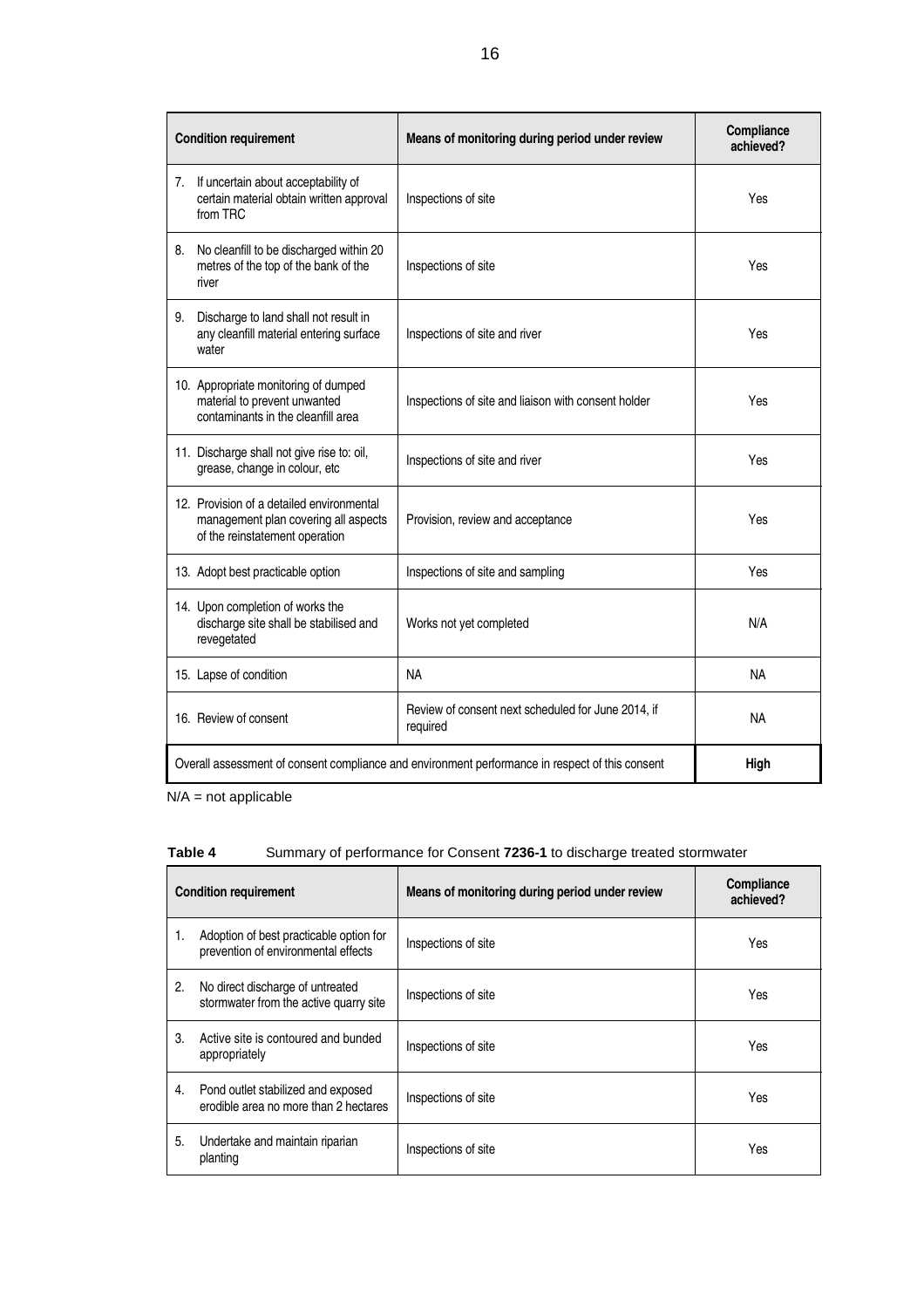|     | <b>Condition requirement</b>                                                                                          | Means of monitoring during period under review                                                  | Compliance<br>achieved? |
|-----|-----------------------------------------------------------------------------------------------------------------------|-------------------------------------------------------------------------------------------------|-------------------------|
| 6.  | Silt control structures maintained and<br>operated appropriately                                                      | Inspections of site                                                                             | Yes                     |
| 7.  | Discharge meets concentration limits                                                                                  | Sampling                                                                                        | $No - SS$ above limits  |
| 8.  | Discharge shall not give rise to: oil,<br>grease, change in colour, etc                                               | Inspections of site and river                                                                   | Yes                     |
| 9.  | Discharge shall not increase turbidity<br>in the river by more than 50%                                               | Sampling                                                                                        | Yes                     |
| 10. | Use of treatment ponds and<br>washwater re-circulating system to<br>reduce the water volume treated and<br>discharged | Inspections of site                                                                             | Yes                     |
|     | 11. Lapse condition                                                                                                   | N/A                                                                                             | N/A                     |
| 12. | Review of consent conditions                                                                                          | Next scheduled June 2014, if required                                                           | N/A                     |
|     |                                                                                                                       | Overall assessment of consent compliance and environment performance in respect of this consent | Good                    |

During the year, the Company demonstrated overall a good level of environmental performance and compliance with the resource consents.

# **3.4 Recommendations from the 2009-2011 Biennial Report**

In the 2009-2011 Biennial Report, it was recommended:

1. THAT monitoring of discharges from Whitaker Civil Engineering Limited's site in the 2011-2013 year should continue at the same level as in 2009-2011.

This recommendation was implemented in the period under review.

# **3.5 Alterations to monitoring programmes for 2013-2015**

In designing and implementing the monitoring programmes for water discharges in the region, the Taranaki Regional Council has taken into account the extent of information made available by previous authorities, its relevance under the Resource Management Act, the obligations of the Act in terms of monitoring discharges and effects, and subsequently reporting to the regional community, the scope of assessments required at the time of renewal of permits, and the need to maintain a sound understanding of industrial processes within Taranaki that cause emissions to the atmosphere and discharges to the environment.

The programme for 2011-2013 was unchanged from that for 2009-2011. Similarly, it is now proposed that for 2013-2015, the programme remains unchanged. A recommendation to this effect is attached to this report.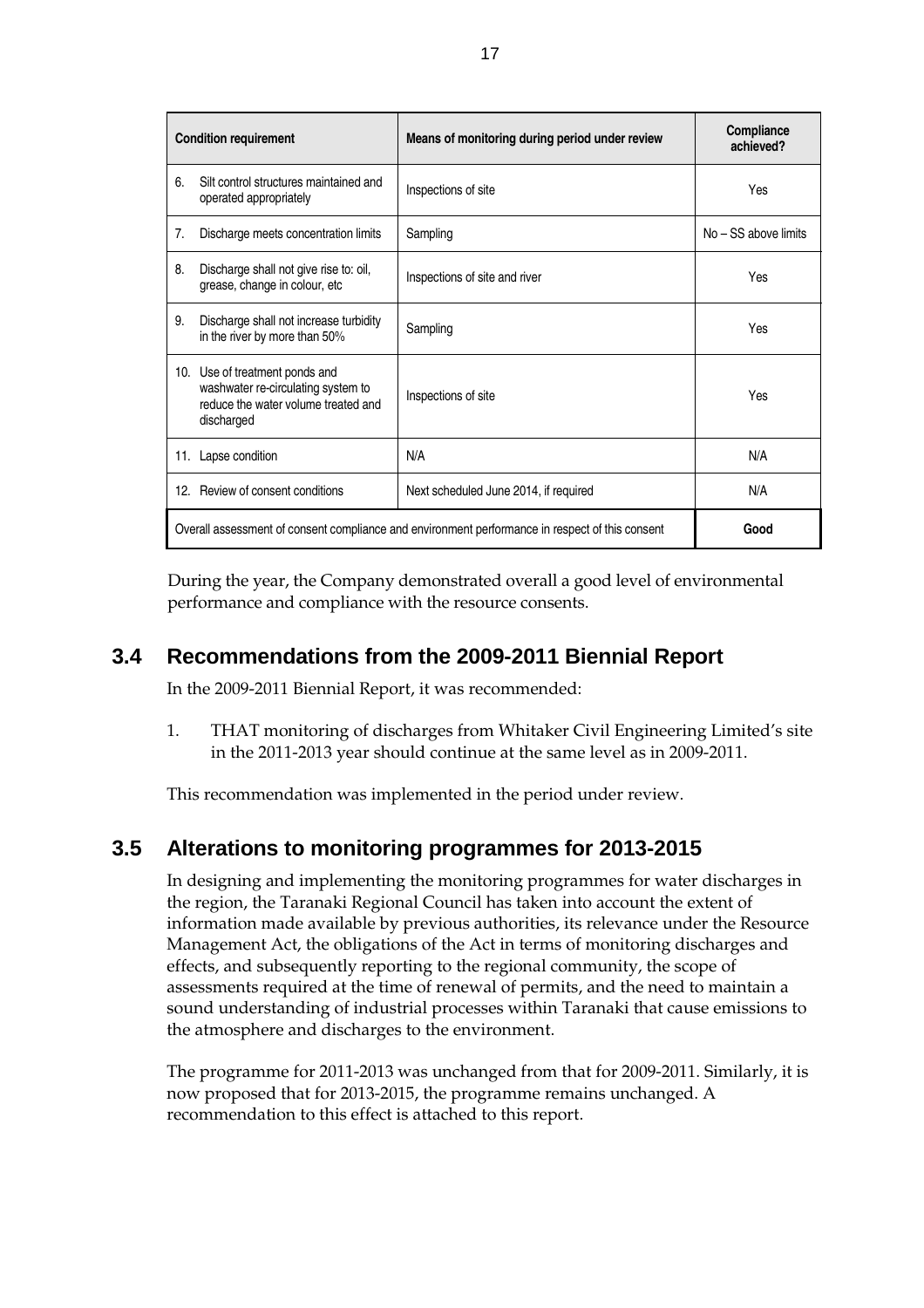# **3.6 Exercise of optional review of consents**

All three resource consents relating to the Whitaker Civil Engineering Limited's site provide optional reviews in June 2014. A condition in these consents allow the council to review the consent, if there are grounds that the conditions are inadequate to deal with any adverse effects on the environment arising from the exercise of these consents, which were either not foreseen at the time of application was considered or which it was not appropriate to deal with at the time.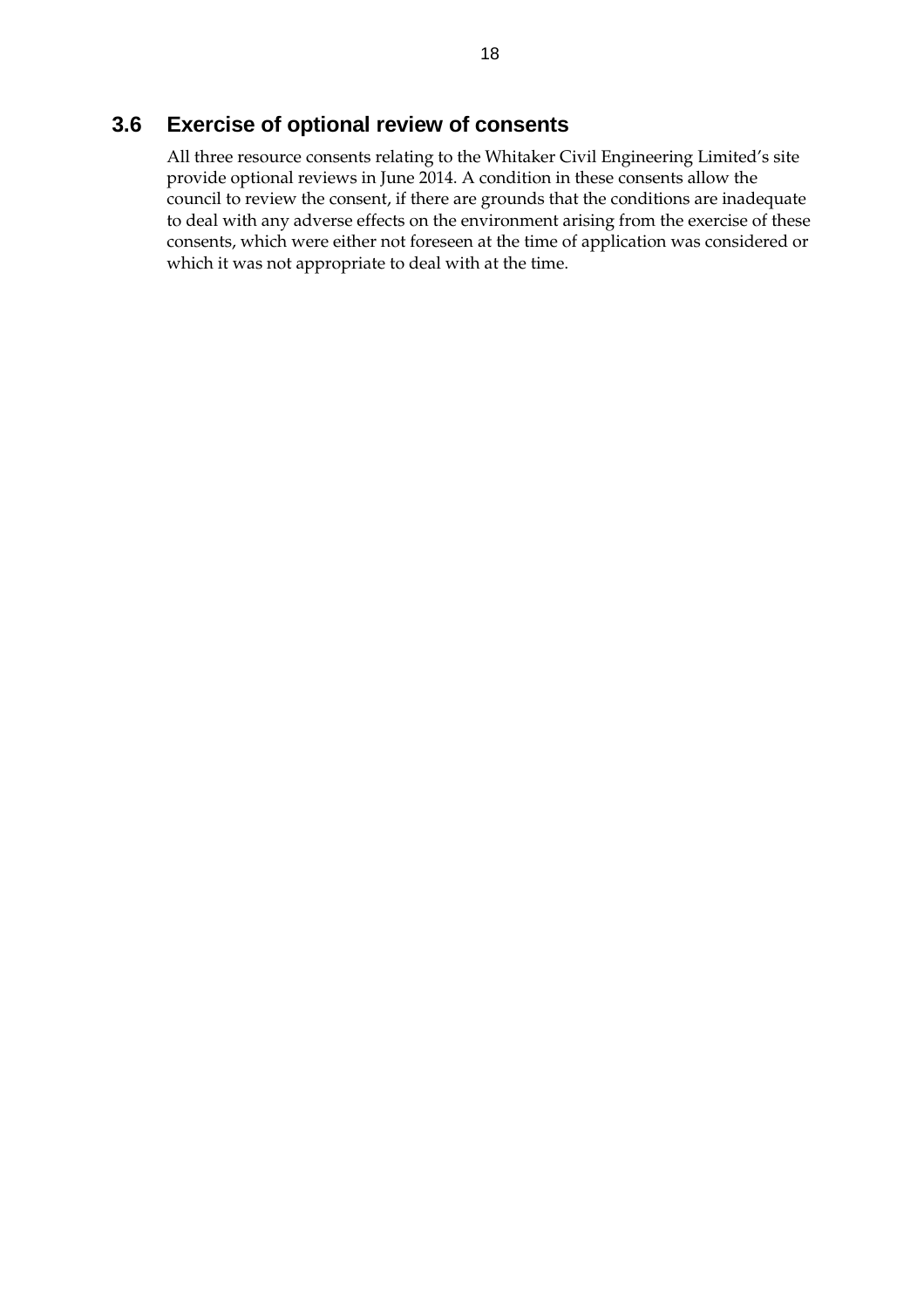# **4. Recommendation**

- 1. THAT monitoring of discharges from Whitaker Civil Engineering Limited's site in the 2013-2015 period should continue at the same level as in 2011-2013.
- 2. THAT the optional review of resource consents, not be exercised in 2014.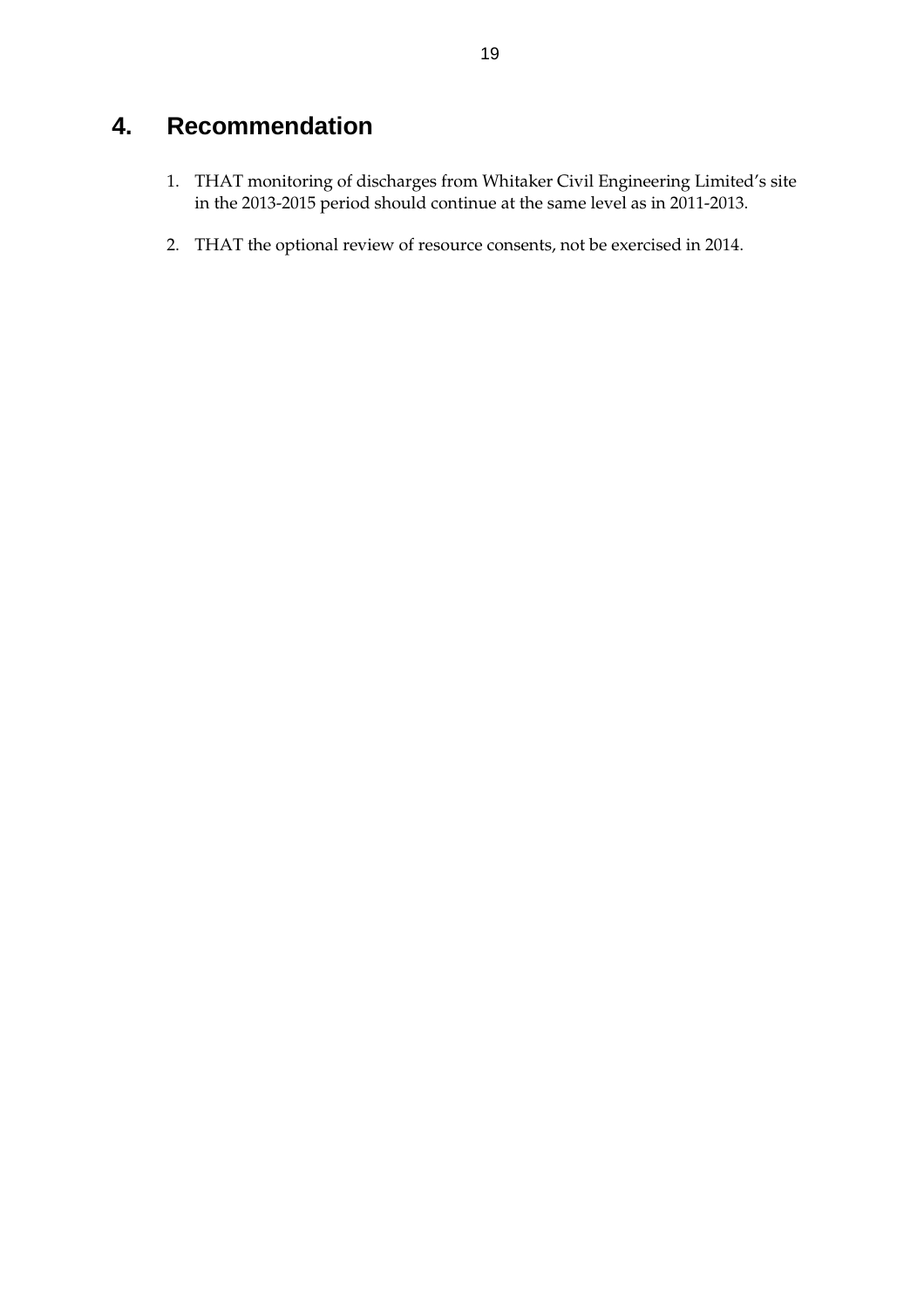# **Glossary of common terms and abbreviations**

The following abbreviations and terms are used within this report:

| Biomonitoring<br><b>BOD</b> | assessing the health of the environment using aquatic organisms<br>biochemical oxygen demand. A measure of the presence of degradable<br>organic matter, taking into account the biological conversion of ammonia |
|-----------------------------|-------------------------------------------------------------------------------------------------------------------------------------------------------------------------------------------------------------------|
|                             | to nitrate                                                                                                                                                                                                        |
| <b>BODF</b>                 | biochemical oxygen demand of a filtered sample                                                                                                                                                                    |
| bund                        | a wall around a tank to contain its contents in the case of a leak                                                                                                                                                |
| <b>CBOD</b>                 | carbonaceous biochemical oxygen demand. A measure of the presence of<br>degradable organic matter, excluding the biological conversion of                                                                         |
|                             | ammonia to nitrate                                                                                                                                                                                                |
| Condy                       | Conductivity, an indication of the level of dissolved salts in a sample,                                                                                                                                          |
|                             | usually measured at 20°C and expressed in mS/m                                                                                                                                                                    |
| $g/m^3$                     | grammes per cubic metre, and equivalent to milligrammes per litre<br>$(mg/L)$ . In water, this is also equivalent to parts per million (ppm), but                                                                 |
|                             | the same does not apply to gaseous mixtures                                                                                                                                                                       |
| Incident                    | an event that is alleged or is found to have occurred that may have actual                                                                                                                                        |
|                             | or potential environmental consequences or may involve non-compliance                                                                                                                                             |
|                             | with a consent or rule in a regional plan. Registration of an incident by                                                                                                                                         |
|                             | the Council does not automatically mean such an outcome had actually<br>occurred                                                                                                                                  |
| Intervention                | action/s taken by Council to instruct or direct actions be taken to avoid or                                                                                                                                      |
|                             | reduce the likelihood of an incident occurring                                                                                                                                                                    |
| Investigation               | action taken by Council to establish what were the circumstances/events                                                                                                                                           |
|                             | 1/s<br>litres per second                                                                                                                                                                                          |
| <b>MCI</b>                  | macroinvertebrate community index; a numerical indication of the state                                                                                                                                            |
|                             | of biological life in a stream that takes into account the sensitivity of the                                                                                                                                     |
|                             | taxa present to organic pollution in stony habitats                                                                                                                                                               |
| mS/m                        | millisiemens per metre                                                                                                                                                                                            |
| Mixing zone                 | the zone below a discharge point where the discharge is not fully mixed                                                                                                                                           |
|                             | with the receiving environment. For a stream, conventionally taken as a                                                                                                                                           |
|                             | length equivalent to 7 times the width of the stream at the discharge                                                                                                                                             |
|                             | point.                                                                                                                                                                                                            |
| <b>NTU</b>                  | Nephelometric Turbidity Unit, a measure of the turbidity of water                                                                                                                                                 |
| pH                          | a numerical system for measuring acidity in solutions, with 7 as neutral.                                                                                                                                         |
|                             | Numbers lower than 7 are increasingly acidic and higher than 7 are                                                                                                                                                |
|                             | increasingly alkaline. The scale is logarithmic i.e. a change of 1 represents                                                                                                                                     |
|                             | a ten-fold change in strength. For example, a pH of 4 is ten times more                                                                                                                                           |
|                             | acidic than a pH of 5.                                                                                                                                                                                            |
| Physicochemical             | measurement of both physical properties(e.g. temperature, clarity,                                                                                                                                                |
|                             | density) and chemical determinants (e.g. metals and nutrients) to                                                                                                                                                 |
|                             | characterise the state of an environment                                                                                                                                                                          |
| Resource consent            | refer Section 87 of the RMA. Resource consents include land use consents                                                                                                                                          |
|                             | (refer Sections 9 and 13 of the RMA), coastal permits (Sections 12, 14 and                                                                                                                                        |
|                             | 15), water permits (Section 14) and discharge permits (Section 15)                                                                                                                                                |
| <b>RMA</b>                  | Resource Management Act 1991 and subsequent amendments                                                                                                                                                            |
| SS                          | suspended solids,                                                                                                                                                                                                 |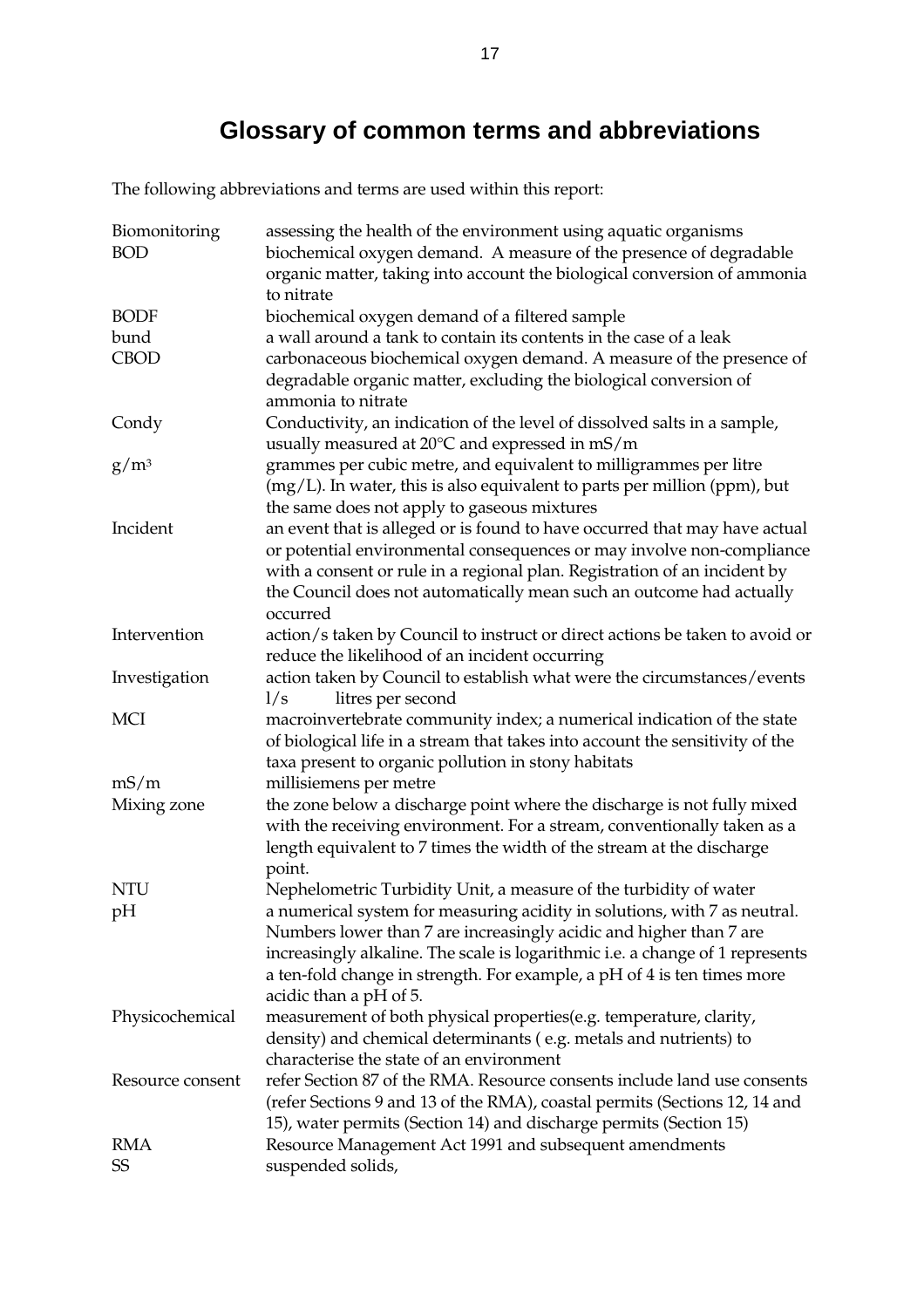| Temp | temperature, measured in $^{\circ}C$                                       |
|------|----------------------------------------------------------------------------|
| Turb | turbidity, expressed in NTU                                                |
| UI   | Unauthorised Incident                                                      |
| UIR  | Unauthorised Incident Register – contains a list of events recorded by the |
|      | Council on the basis that they may have the potential or actual            |
|      | environmental consequences that may represent a breach of a consent or     |
|      | provision in a Regional Plan                                               |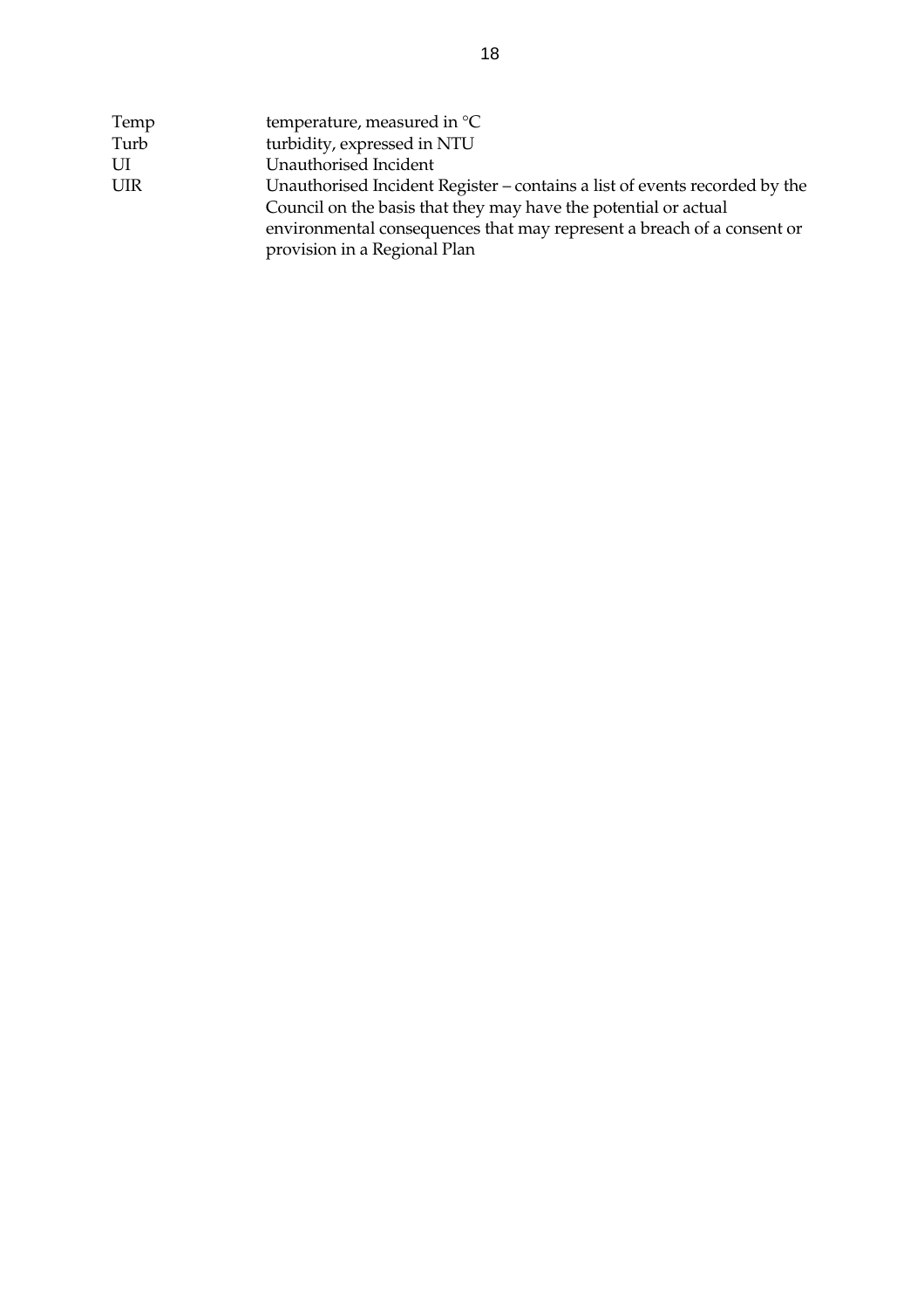# **Bibliography and References**

- Taranaki Regional Council, 1992: Regional Policy Statement Working Paper. Aggregate extraction in Taranaki. TRC Report.
- Taranaki Regional Council, 1996: Quarries Monitoring Programme, New Plymouth Quarries Ltd. Technical Report 96-15a.
- Taranaki Regional Council, 1997: Quarries Monitoring Programme 1996-97, New Plymouth Quarries Ltd. Technical Report 97-91.
- Taranaki Regional Council, 1998: Quarries Monitoring Programme 1997-98, New Plymouth Quarries Ltd. Technical Report 98-36.
- Taranaki Regional Council, 1999: New Plymouth Quarries Limited Monitoring Programme Annual Report 1998-99. Technical Report 99-28.
- Taranaki Regional Council, 2000: New Plymouth Quarries Limited Monitoring Programme Annual Report 1999-2000. Technical Report 2000-57.

Taranaki Regional Council, 2001: New Plymouth Quarries Limited Monitoring Programme Annual Report 2000-2001. Technical Report 2001-11.

- Taranaki Regional Council, 2002: New Plymouth Quarries Limited Monitoring Programme Annual Report 2001-2002. Technical Report 2002-40.
- Taranaki Regional Council, 2002a: Cleanfill management guideline. Unpublished report by Taranaki Regional Council, May 2002. 23pp.
- Taranaki Regional Council, 2004: New Plymouth Quarries Limited Monitoring Programme Annual Report 2002-2003. Technical Report 2003-88.
- Taranaki Regional Council, 2004a: New Plymouth Quarries Limited Monitoring Programme Annual Report 2003-2004. Technical Report 2004-44.
- Taranaki Regional Council, 2005: New Plymouth Quarries Limited Monitoring Programme Annual Report 2004-2005. Technical Report 2005-86.
- Taranaki Regional Council, 2006: New Plymouth Quarries Limited Monitoring Programme Annual Report 2005-2006. Technical Report 2006-92.
- Taranaki Regional Council, 2007: New Plymouth Quarries Limited Monitoring Programme Annual Report 2006-2007. Technical Report 2007-68.
- Taranaki Regional Council, 2008: Whitaker Civil Engineering Limited Quarry Monitoring Programme Annual Report 2007-2008. Technical Report 2008-72.
- Taranaki Regional Council, 2009: Whitaker Civil Engineering Limited quarry Monitoring Programme Annual Report 2008-2009. Technical Report 2009-65.
- Taranaki Regional Council, 2011: Whitaker Civil Engineering Limited quarry Monitoring Programme Biennial Report 2010-2011. Technical Report 2011-60.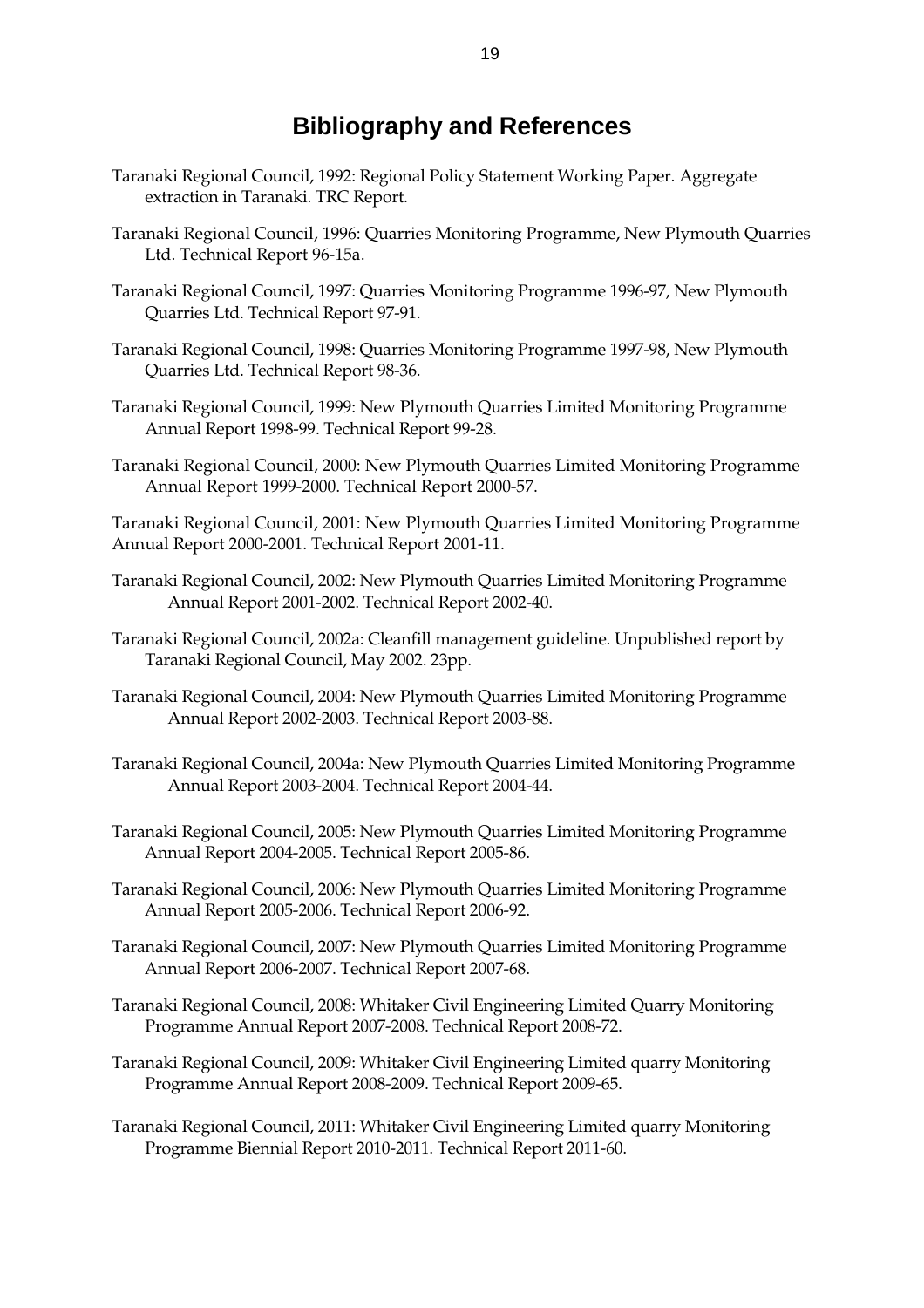# **Appendix I**

**Resource consents held by Whitaker Civil Engineering**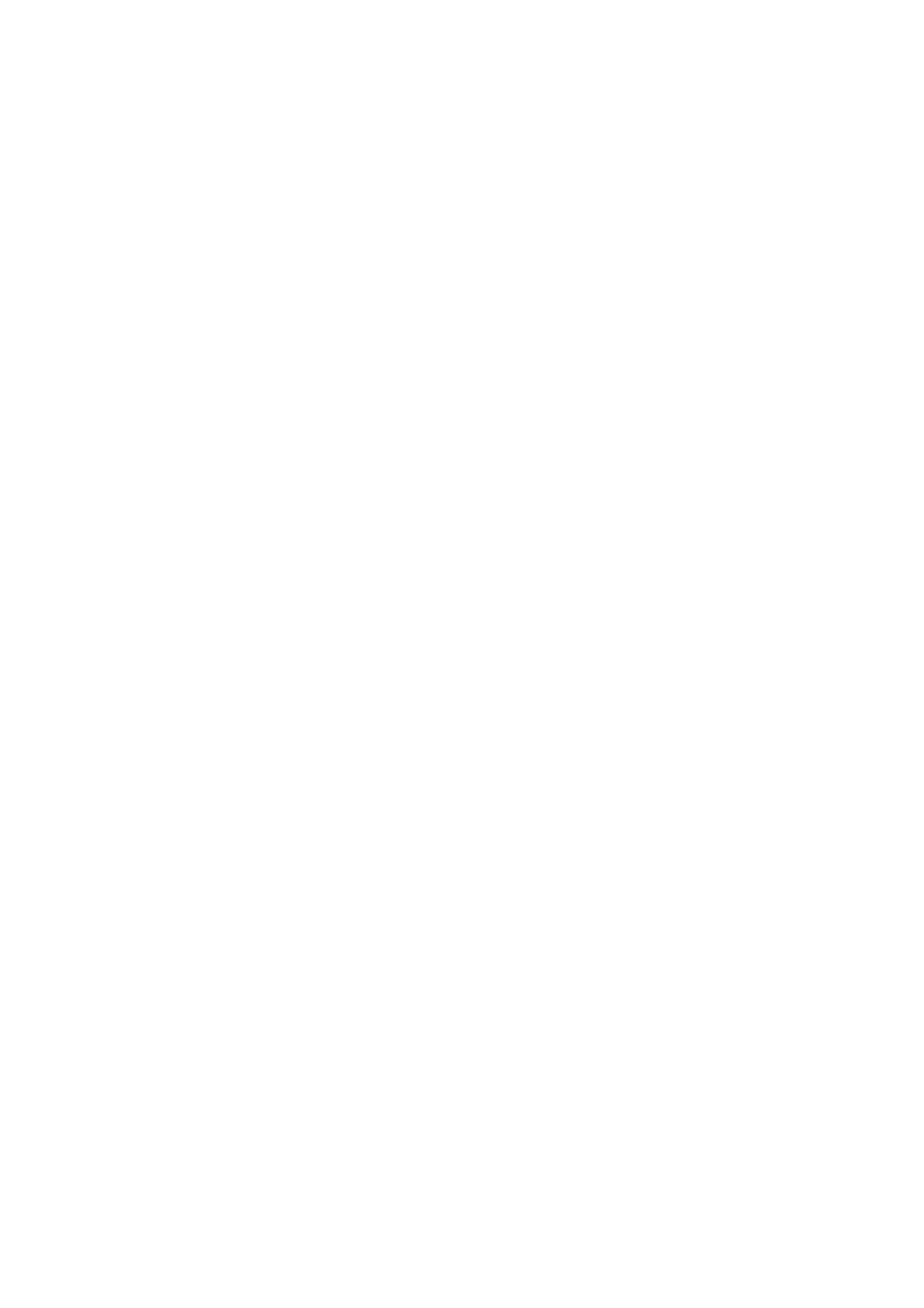![](_page_30_Picture_1.jpeg)

**CHIEF EXECUTIVE** PRIVATE BAG 713 47 CLOTEN ROAD **STRATFORD** NEW ZEALAND PHONE: 06-765 7127 FAX: 06-765 5097 www.trc.govt.nz

Please quote our file number on all correspondence

| Name of<br><b>Consent Holder:</b> | <b>Whitaker Civil Engineering Limited</b><br><b>Barrett Road</b><br>RD4<br><b>NEW PLYMOUTH</b> |  |
|-----------------------------------|------------------------------------------------------------------------------------------------|--|
| <b>Consent Granted</b><br>Date:   | 30 January 2008                                                                                |  |
|                                   | <b>Conditions of Consent</b>                                                                   |  |

**Discharge Permit** Pursuant to the Resource Management Act 1991

a resource consent is hereby granted by the

**Taranaki Regional Council** 

| <b>Consent Granted:</b> | To discharge treated washwater from shingle washing<br>activities onto and into land and into the Waiwhakaiho<br>River at or about 2608082E-6233172N |
|-------------------------|------------------------------------------------------------------------------------------------------------------------------------------------------|
| Expiry Date:            | 1 June 2026                                                                                                                                          |
| Review Date(s):         | June 2014, June 2020                                                                                                                                 |
| Site Location:          | Waiwhakaiho Road, New Plymouth                                                                                                                       |
| Legal Description:      | Lot 1 DP 17552 & Pt Rekereke Block Blk X Paritutu SD                                                                                                 |
| Catchment:              | Waiwhakaiho                                                                                                                                          |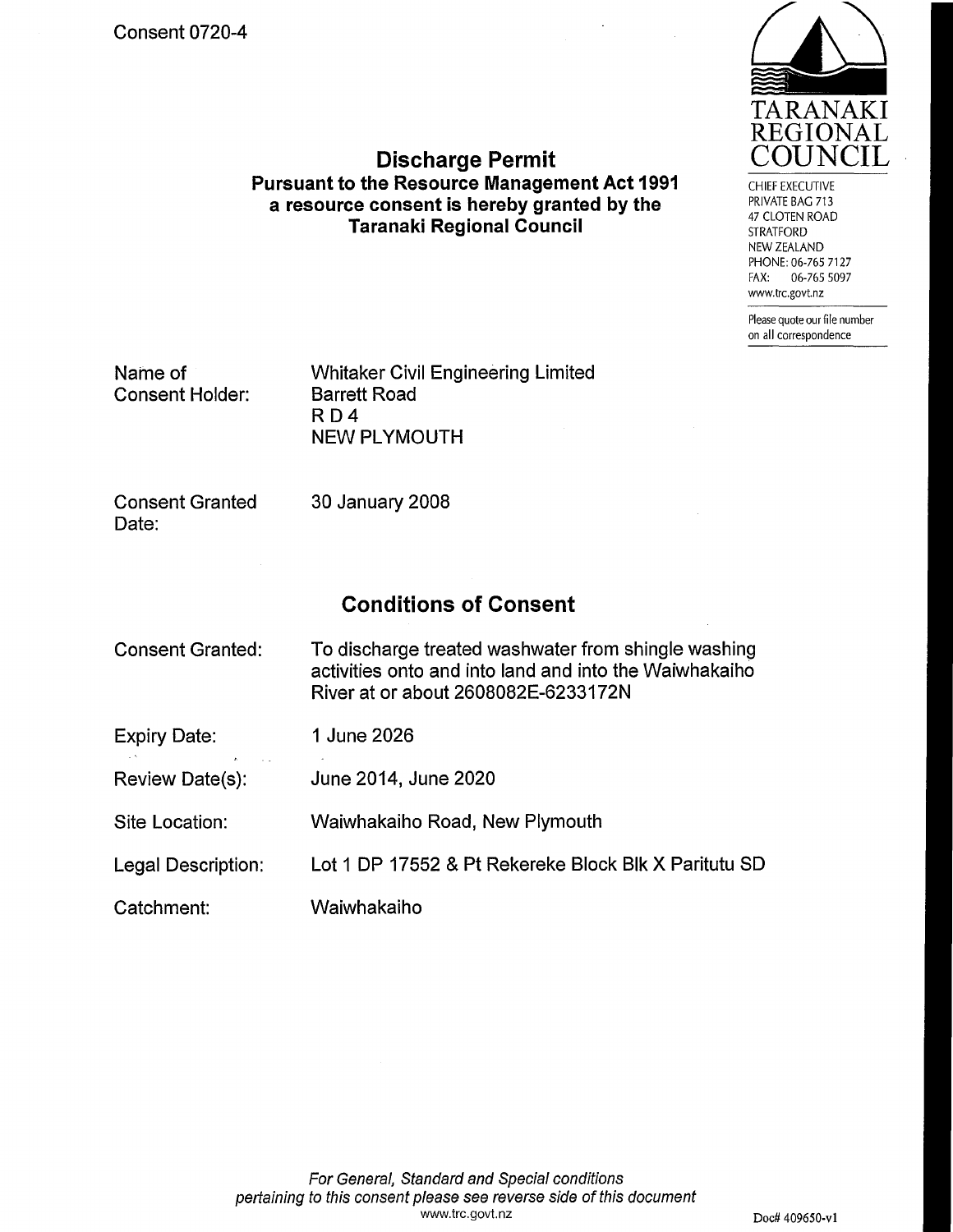## **General conditions**

- a) On receipt of a requirement from the Chief Executive, Taranaki Regional Council the consent holder shall, within the time specified in the requirement, supply the information required relating to the exercise of this consent.
- b) Unless it is otherwise specified in the conditions of this consent, compliance with any monitoring requirement imposed by this consent must be at the consent holder's own expense.
- c) The consent holder shall pay to the Council all required administrative charges fixed by the Council pursuant to section 36 in relation to:
	- $\mathbf{i}$ the administration, monitoring and supervision of this consent; and
	- $ii)$ charges authorised by regulations.

### **Special conditions**

- $1.$ The consent holder shall at all times adopt the best practicable option, as defined in section 2 of the Resource Management Act 1991, to prevent or minimise any adverse effects on the environment from the exercise of this consent.
- $2.$ The exercise of this consent shall be undertaken generally in accordance with the documentation submitted in support of application 5002. In the case of any contradiction between the documentation submitted in support of application 5002 and the conditions of this consent, the conditions of this consent shall prevail.
- 3. There shall be no direct discharge of untreated stormwater or washwater from the quarry into the Waiwhakaiho River as a result of the exercise of this consent.
- $4.$ The active quarrying area shall be contoured and bunded to ensure that:
	- $\bullet$ all water in this area is directed to sediment control structures for treatment prior to discharge; and
	- the flow of uncontaminated stormwater into this area is prevented.
- 5. The consent holder shall undertake measures during excavation to control erosion of exposed areas within the quarry site and to minimise the amounts of sediment contained in the stormwater discharge licensed by this consent.
- 6. The consent holder shall operate and progressively reinstate the quarry site in a manner which ensures that the area of exposed, unvegetated earth within the quarry's stormwater catchment is kept to a minimum at all times.
- 7. The consent holder shall maintain and operate the sediment control structures so that any discharge will meet the conditions of this consent. The sediment control structures shall be operated, as far as practicable, so as to maximise the treatment of the stormwater and washwater, and to minimise the duration and frequency of the discharge.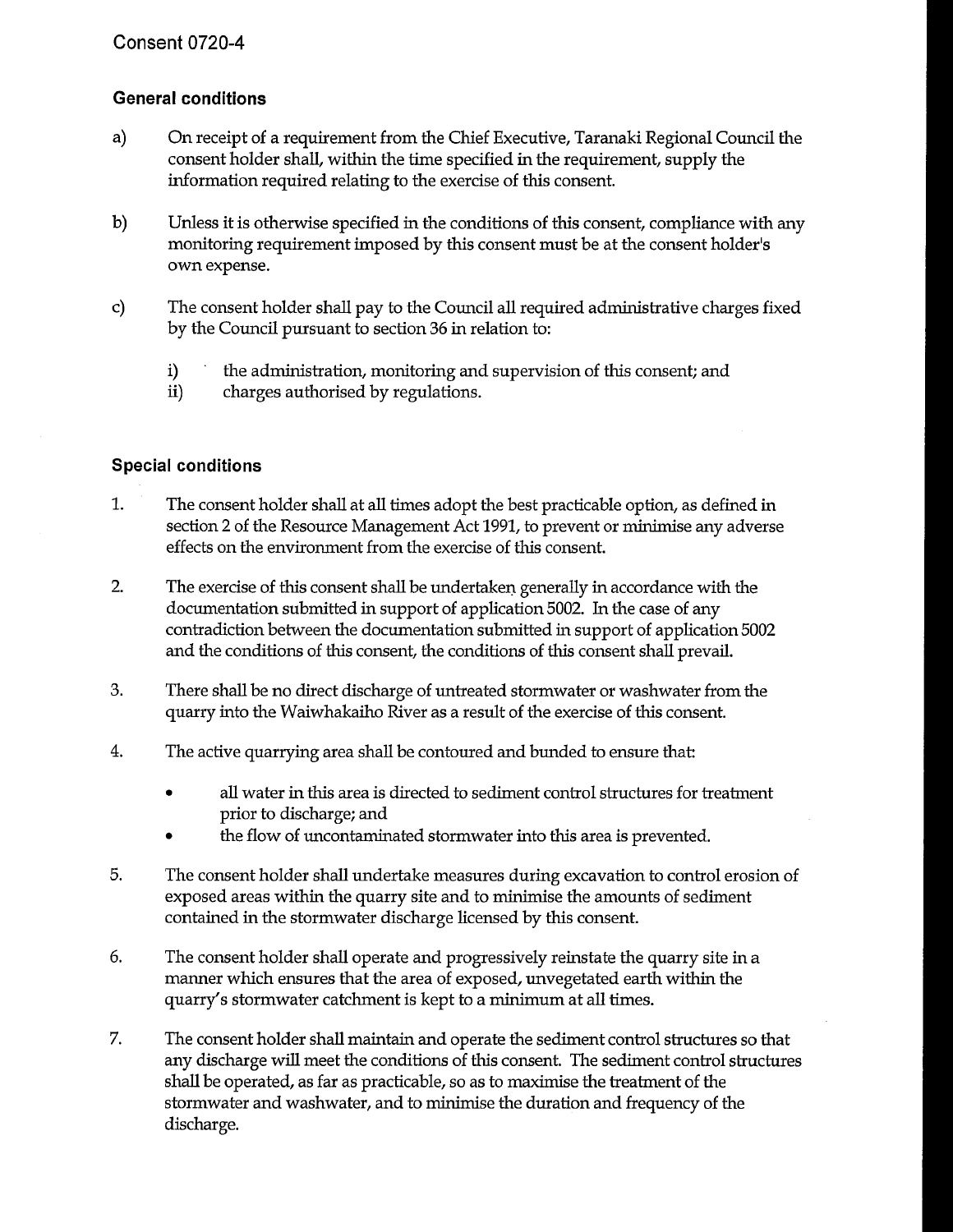8. The discharge shall meet the standards shown in the following table.

| Constituent                    | Standard                                                                                                    |
|--------------------------------|-------------------------------------------------------------------------------------------------------------|
| pH                             | Within the range 6.0 to 9.0                                                                                 |
| suspended solids               | Concentration not greater than 100 gm <sup>-3</sup>                                                         |
| total recoverable hydrocarbons | Concentration not greater than 15 gm <sup>3</sup> [as<br>determined by infrared spectroscopic<br>technique] |

This condition shall apply prior to the entry of the discharge into the Waiwhakaiho River, at a designated sampling point approved by the Chief Executive, Taranaki Regional Council.

- 9. After allowing for reasonable mixing within a mixing zone extending 25 metres downstream of the point of discharge into the Waiwhakaiho River, the discharge shall not give rise to any of the following effects in the Waiwhakaiho River:
	- a) the production of any conspicuous oil or grease films, scums or foams, or floatable or suspended material;
	- any conspicuous change in the colour or visual clarity; b)
	- $\mathbf{c}$ any emission of objectionable odour;
	- $\mathbf{d}$ the rendering of fresh water unsuitable for consumption by farm animals;
	- $e)$ any significant adverse effects on aquatic life.
- 10. After allowing for reasonable mixing, within a mixing zone extending 25 metres downstream of the point of discharge into the Waiwhakaiho River, the discharge shall not give rise to an increase in the turbidity of Waiwhakaiho River of more than 50%, as determined using NTU [nephelometric turbidity units].
- 11. This consent shall lapse on the expiry of five years after the date of issue, unless the consent is given effect to before the end of that period or the Taranaki Regional Council fixes a longer period pursuant to section  $125(1)(b)$  of the Resource Management Act 1991.
- 12. In accordance with section 128 and section 129 of the Resource Management Act 1991, the Taranaki Regional Council may serve notice of its intention to review, amend, delete or add to the conditions of this resource consent by giving notice of review during the month of June 2014 and/or June 2020, for the purpose of ensuring that the conditions are adequate to deal with any adverse effects on the environment arising from the exercise of this resource consent, which were either not foreseen at the time the application was considered or which it was not appropriate to deal with at the time.

Signed at Stratford on 30 January 2008

For and on behalf of Taranaki Regional Council

Director-Resource Management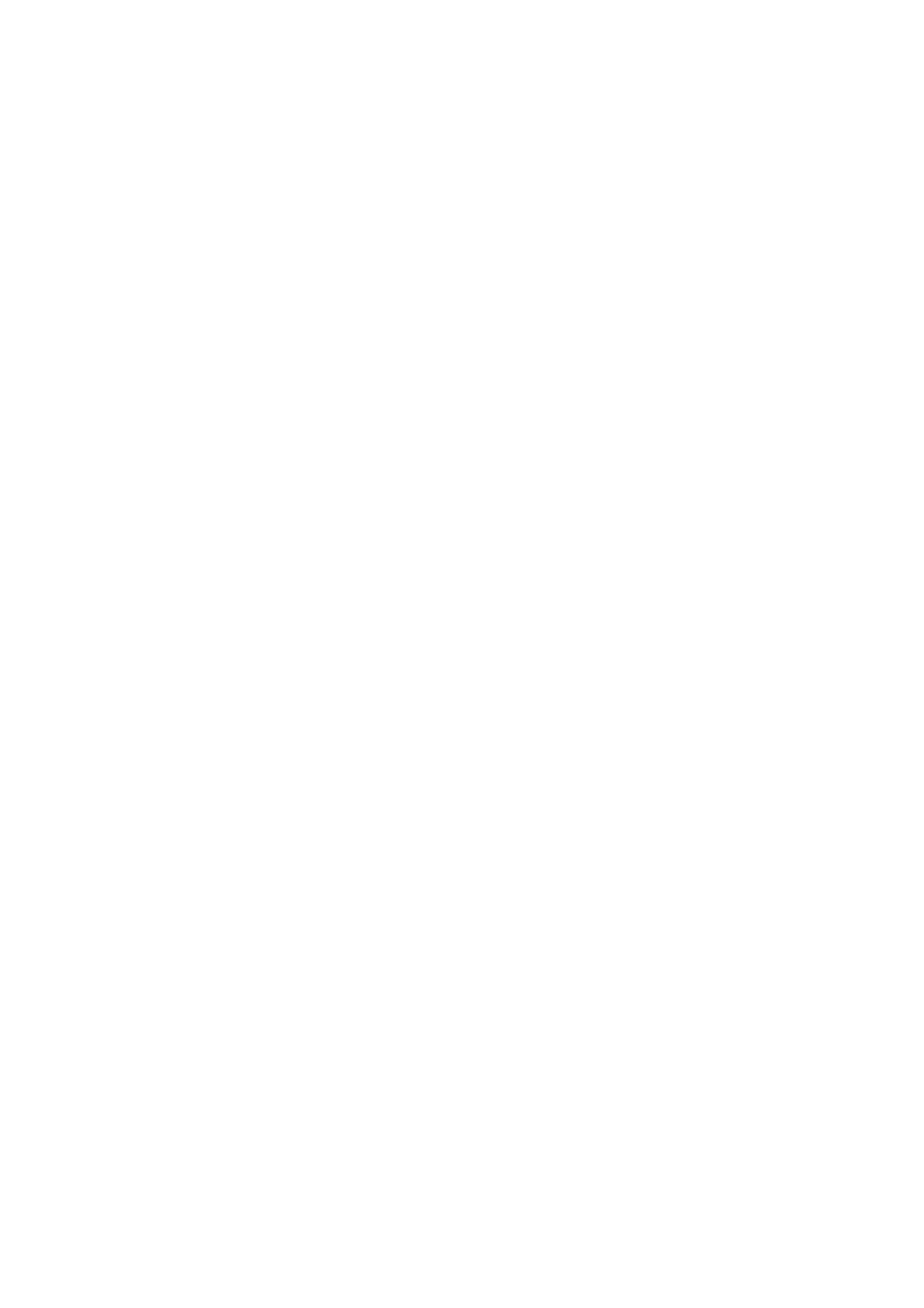![](_page_34_Picture_1.jpeg)

CHIEF EXECUTIVE PRIVATE BAG 713 47 CLOTEN ROAD **STRATFORD** NEW ZEALAND PHONE: 06-765 7127 06-765 5097  $FAX$ www.trc.govt.nz

Please quote our file number on all correspondence

Name of **Consent Holder:**  **Whitaker Civil Engineering Limited Barrett Road**  $R<sub>D</sub>4$ **NEW PLYMOUTH 4374** 

**Discharge Permit** 

**Pursuant to the Resource Management Act 1991** 

a resource consent is hereby granted by the

**Taranaki Regional Council** 

![](_page_34_Picture_6.jpeg)

2 June 2010 [Granted: 30 January 2008]

# **Conditions of Consent**

- To discharge cleanfill onto and into land and to discharge **Consent Granted:** leachate and stormwater from a former quarry landfill onto and into land in the vicinity of the Waiwhakaiho River at or about (NZTM) 1698268E-5671454N 1 June 2026 **Expiry Date:**
- Review Date(s): June 2014, June 2020
- Waiwhakaiho Road, New Plymouth Site Location:
- Lot 1 DP 17552 & Pt Rekereke Blk Blk X Paritutu SD Legal Description:
- Catchment: Waiwhakaiho

For General, Standard and Special conditions pertaining to this consent please see reverse side of this document

www.trc.govt.nz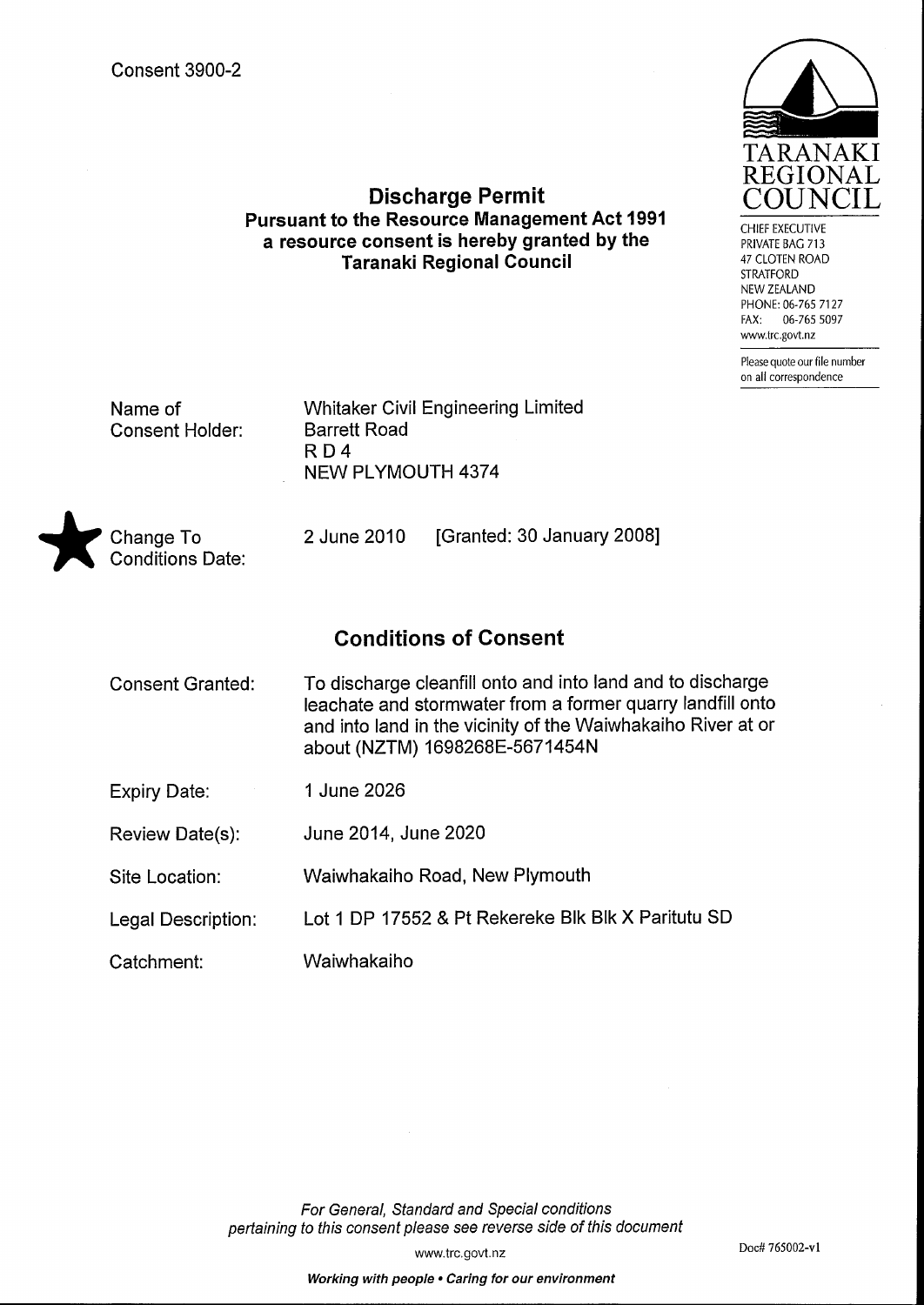### **General conditions**

- On receipt of a requirement from the Chief Executive, Taranaki Regional Council the  $a)$ consent holder shall, within the time specified in the requirement, supply the information required relating to the exercise of this consent.
- $b)$ Unless it is otherwise specified in the conditions of this consent, compliance with any monitoring requirement imposed by this consent must be at the consent holder's own expense.
- The consent holder shall pay to the Council all required administrative charges fixed  $\mathbf{c}$ by the Council pursuant to section 36 in relation to:
	- $i)$ the administration, monitoring and supervision of this consent; and
	- $ii)$ charges authorised by regulations.

## **Special conditions**

- 1. The exercise of this consent shall be undertaken generally in accordance with the documentation submitted in support of application 5014. In the case of any contradiction between the documentation submitted in support of application 5014 and the conditions of this consent, the conditions of this consent shall prevail.
- $2.$ The contaminants to be discharged shall be limited to cleanfill and/or inert materials. For the purposes of this condition, "clean fill and inert materials" are defined as materials consisting of any concrete, cement or cement wastes, bricks, mortar, tiles [clay, ceramic or concrete], non-tanalised timber, porcelain, glass, gravels, boulders, shingles, fibreglass, plastics, sand, soils and clays, and/or tree stumps and roots, whether singly or in combination or mixture, or any other material [subject to condition 3] that when placed onto and into land will not render that land or any vegetation grown on that land toxic to vegetation or animals consuming vegetation.
- 3. The discharge of the following contaminants shall not occur: food wastes, paper and cardboard, grass clippings, garden wastes including but not limited to wastes containing foliage or other vegetation other than tree stumps and roots as permitted under condition (2), textiles, steel, galvanised metals, construction materials containing paint or fillers or sealers or their containers, oils or greases or any liquids or sludges or their containers, any industrial process by-products other than as permitted under condition (2), any poisons or solvents or their containers, batteries, general domestic refuse not otherwise described, or any wastes with the potential to render land or any vegetation grown on the land toxic to vegetation or to animals consuming such vegetation.
- $4.$ In addition to the materials listed in condition 2 residual sludge [Water Treatment Plant [WTP] sludge] sourced from New Plymouth District Council's drinking water treatment activities is permitted to be discharged to the site.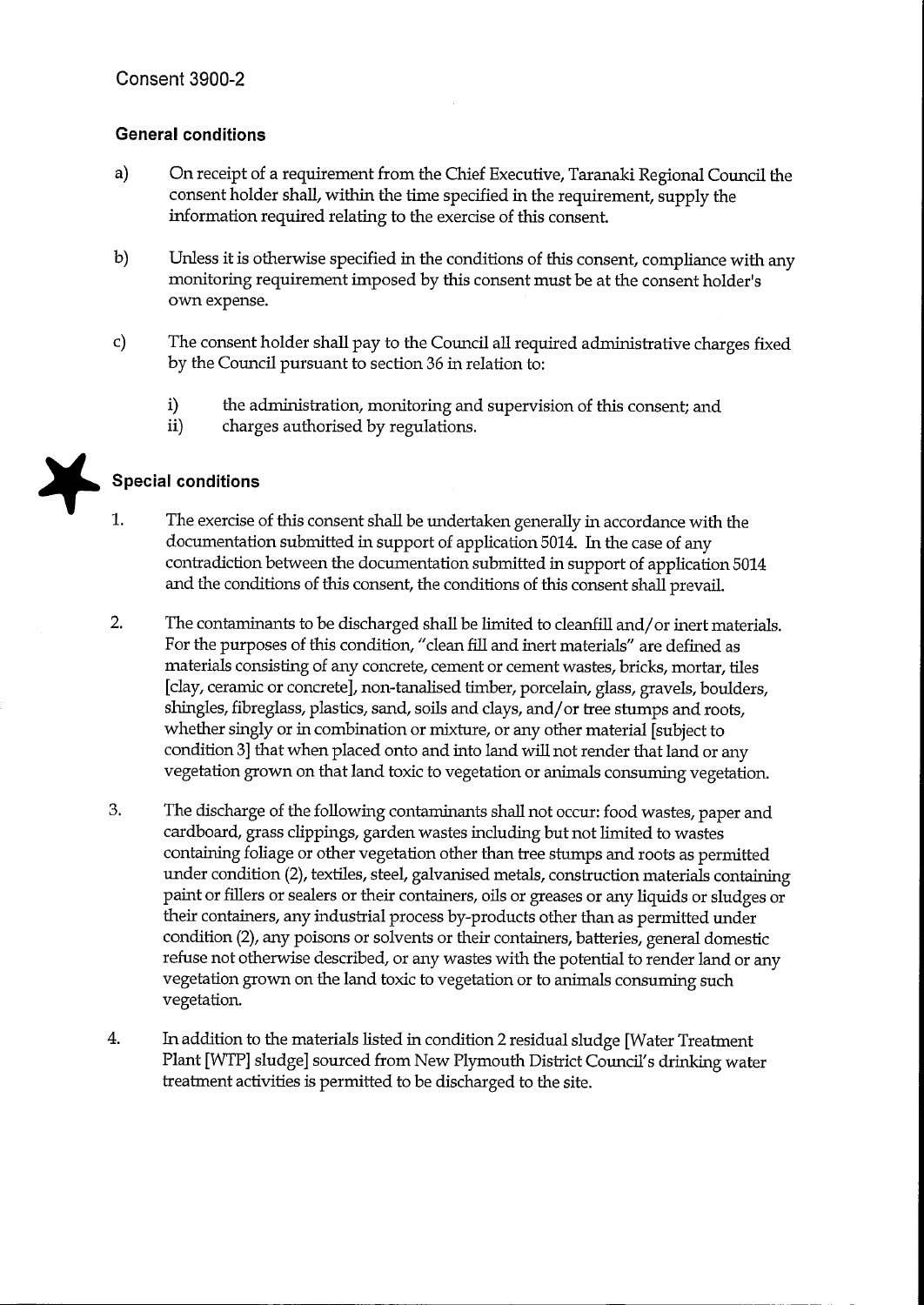- 5. At least seven days prior to any discharge of WTP sludge, the consent holder shall notify Council and supply the following information;
	- The volume of the WTP sludge to be discharged.
	- Compositional analysis of a representative sample of the WTP sludge for BOD.  $\bullet$ aluminium, manganese, lead, zinc, copper, pH, cadmium and total solids.
	- Estimated duration of the disposal activities.
- 6. When WTP sludge is to be disposed of at the site, the consent holder shall spread the material as thinly as possible and mix it in with other cleanfill material as far as practicable.
- 7. If the consent holder is uncertain as to the acceptability or not of a certain material the consent holder shall obtain written approval from the Consents Manager, Taranaki Regional Council, prior to its discharge.
- 8. No cleanfill or WTP sludge shall be discharged within 20 metres of the top of the bank of the Waiwhakaiho River and the stability of the riverbank shall be maintained to avoid or mitigate potential erosion at the site.
- 9. The discharge to land shall not result in any contaminants entering surface water.
- 10. With the exception of New Plymouth District Council WTP residual sludges, the consent holder shall monitor all material dumped to ensure it only contains cleanfill and inert materials.
- 11. The discharge shall not give rise to any of the following effects in the waters of the Waiwhakaiho River:
	- $a)$ the production of any conspicuous oil or grease films, scums or foams, or floatable or suspended material;
	- any conspicuous change in the colour or visual clarity;  $b)$
	- any significant adverse effects on aquatic life  $c$ )
	- d) the rendering of fresh water unsuitable for consumption by farm animals.
- 12. Within two months of the granting of this consent, the consent holder shall produce a detailed management plan covering all aspects of the reinstatement operation, including:
	- a) Resource consent requirements
	- b) Site management
	- c) Waste acceptance criteria
	- d) Waste acceptance controls and procedures
	- e) Daily operating procedures
	- Environmental controls and monitoring f)
	- **Emergency procedures** g)

The report shall be to the satisfaction of the Chief Executive, Taranaki Regional Council.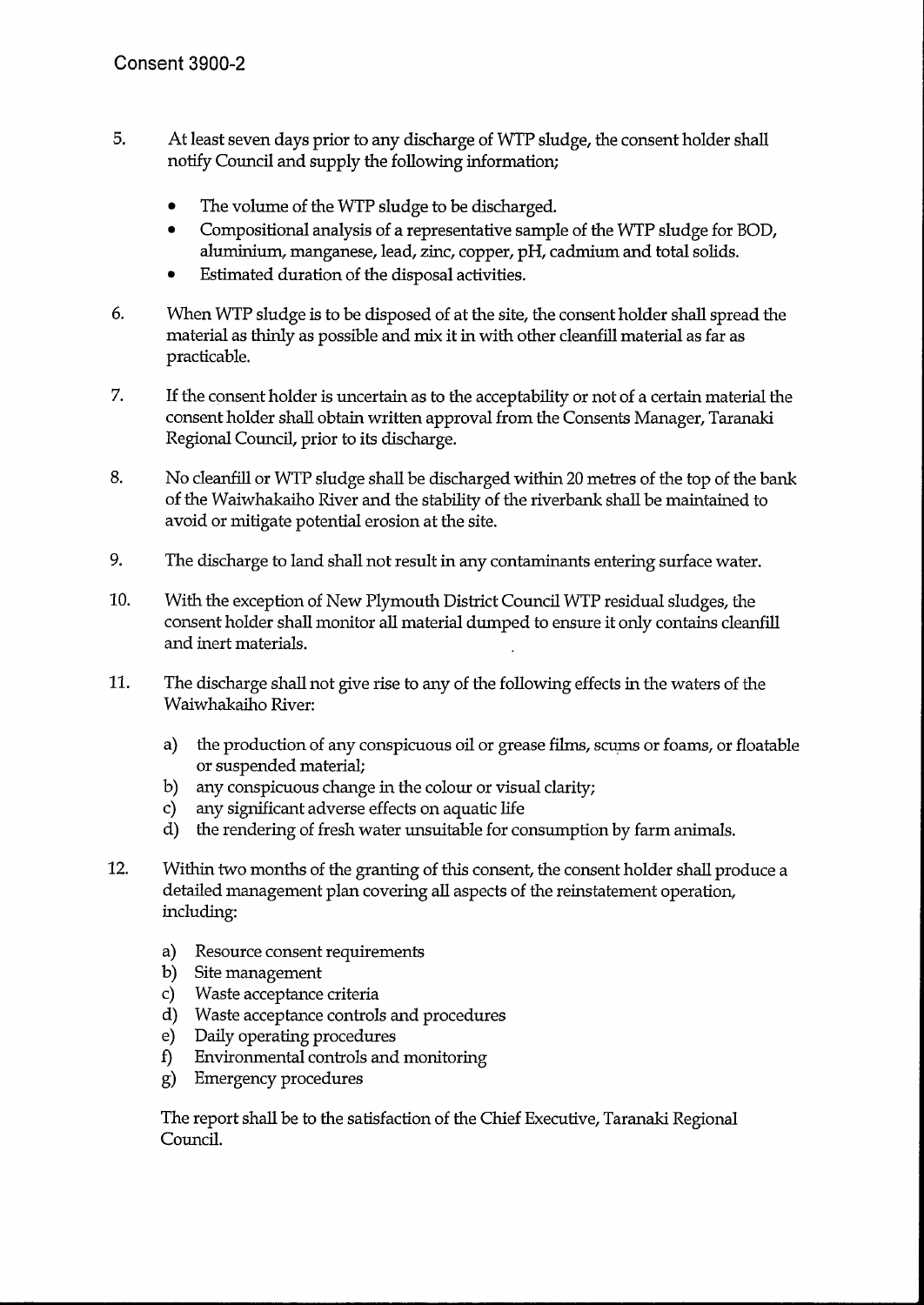- 13. Notwithstanding any conditions within this consent, the consent holder shall at all times adopt the best practicable option or options [as defined in section 2 of the Resource Management Act 1991] to prevent or minimise any actual or potential effect on the environment arising from any discharge at the site.
- 14. Upon completion of the works associated with the exercise of this consent, the discharge site covered by this consent shall be stabilised and revegetated to the satisfaction of the Chief Executive, Taranaki Regional Council.
- 15. This consent shall lapse on the expiry of five years after the date of issue of this consent, unless the consent is given effect to before the end of that period or the Taranaki Regional Council fixes a longer period pursuant to section 125(1)(b) of the Resource Management Act 1991.
- In accordance with section 128 and section 129 of the Resource Management Act 1991, 16. the Taranaki Regional Council may serve notice of its intention to review, amend, delete or add to the conditions of this resource consent by giving notice of review during the month of June 2014 and/or June 2020, for the purpose of ensuring that the conditions are adequate to deal with any adverse effects on the environment arising from the exercise of this resource consent, which were either not foreseen at the time the application was considered or which it was not appropriate to deal with at the time.

Signed at Stratford on 2 June 2010

For and on behalf of Taranaki Regional Council

Director-Resource Management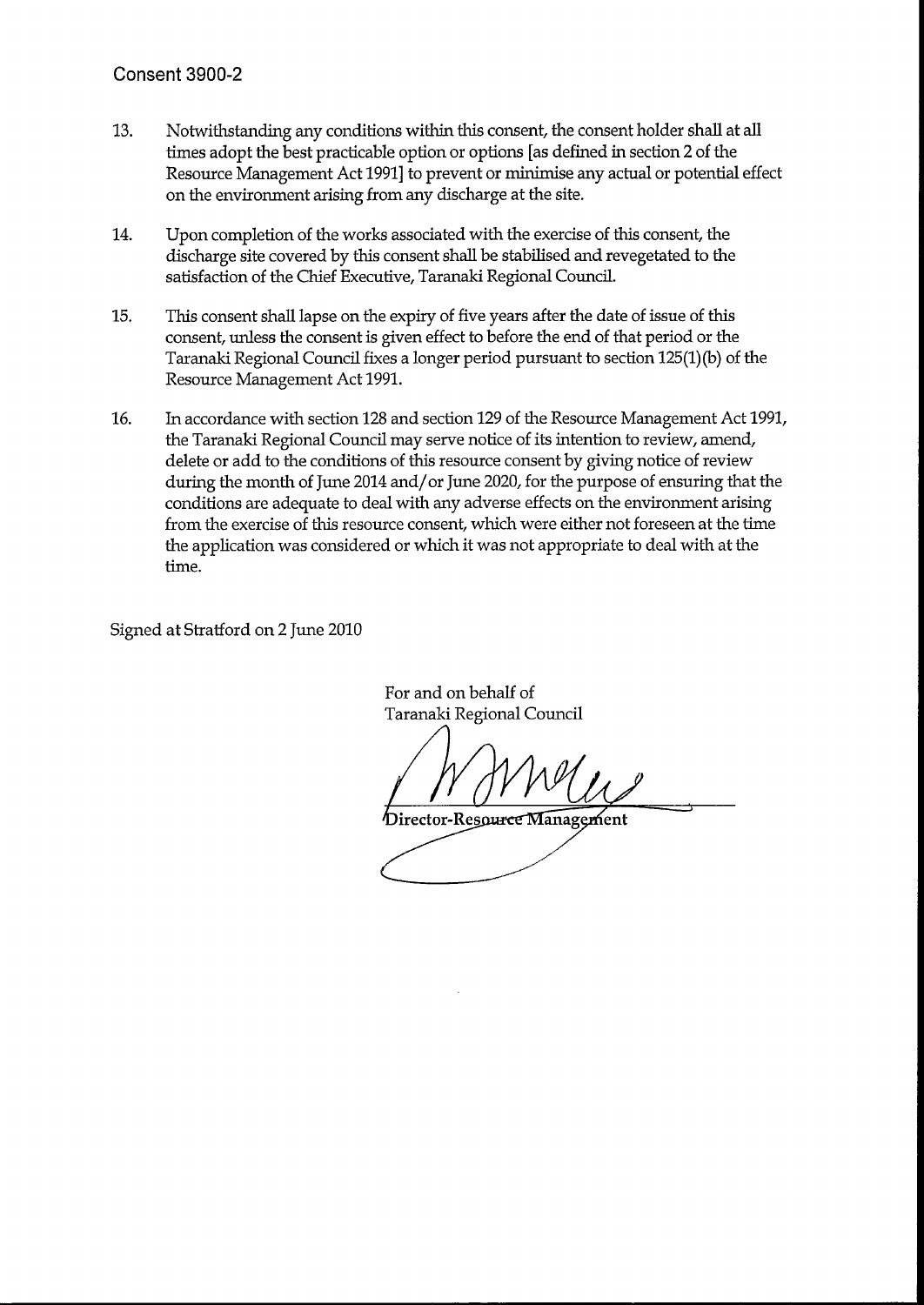![](_page_38_Picture_1.jpeg)

**Discharge Permit Pursuant to the Resource Management Act 1991** a resource consent is hereby granted by the **Taranaki Regional Council** 

CHIEF EXECUTIVE PRIVATE BAG 713 47 CLOTEN ROAD **STRATFORD** NEW ZEALAND PHONE: 06-765 7127 FAX: 06-765 5097 www.trc.govt.nz

Please quote our file number on all correspondence

Name of **Consent Holder:**  **Whitaker Civil Engineering Limited Barrett Road** RD4 **NEW PLYMOUTH** 

**Consent Granted** Date:

14 February 2008

# **Conditions of Consent**

| <b>Consent Granted:</b> | To discharge treated stormwater from a quarry into the<br>Waiwhakaiho River at or about 2607804E-6233215N |
|-------------------------|-----------------------------------------------------------------------------------------------------------|
| Expiry Date:            | 1 June 2026                                                                                               |
| Review Date(s):         | June 2014, June 2020                                                                                      |
| Site Location:          | Waiwhakaiho Road, New Plymouth                                                                            |
| Legal Description:      | Lot 1 DP 17552 & Pt Rekereke Blk Blk X Paritutu SD                                                        |
| Catchment:              | Waiwhakaiho                                                                                               |

For General, Standard and Special conditions pertaining to this consent please see reverse side of this document www.trc.govt.nz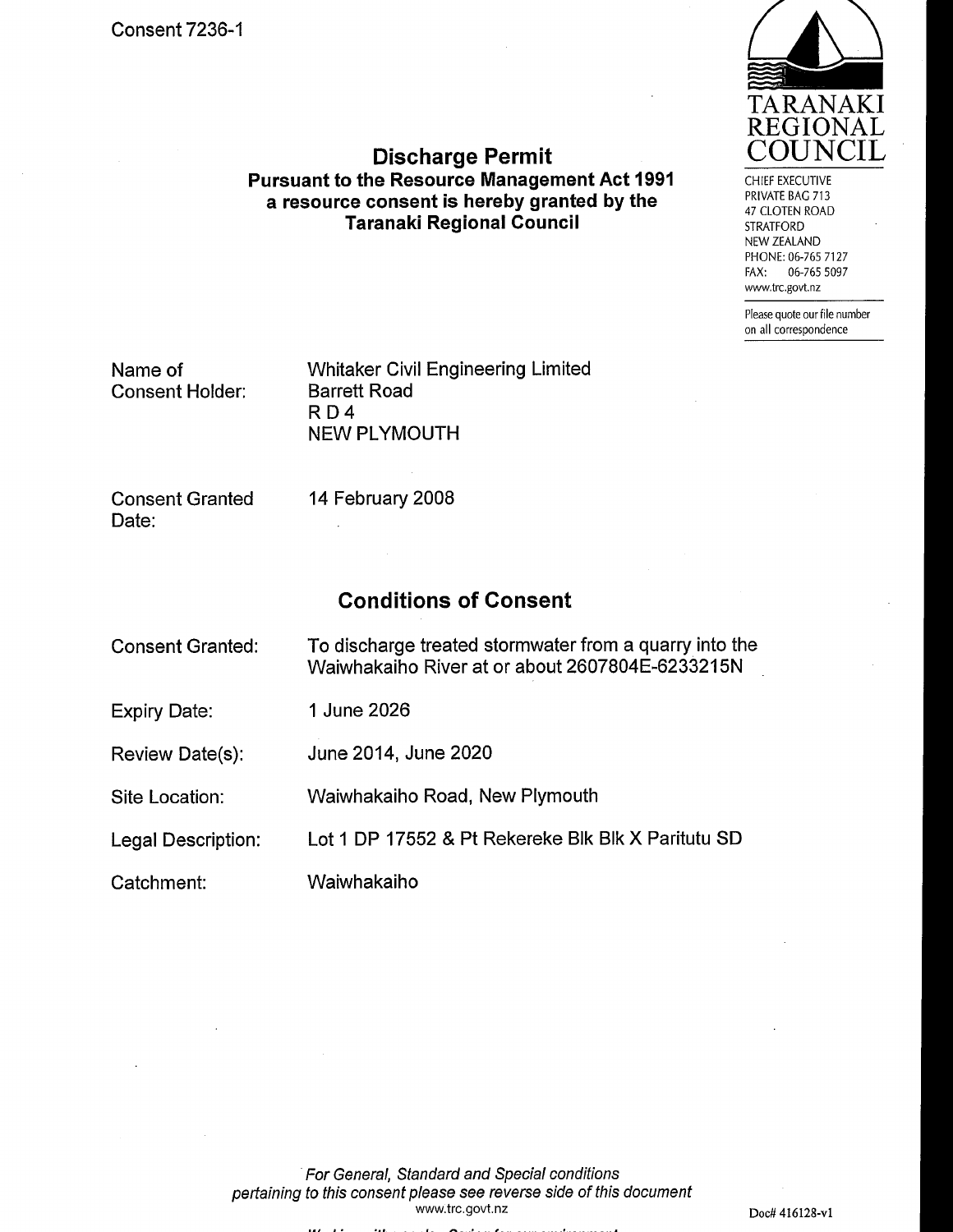### **General conditions**

- a) On receipt of a requirement from the Chief Executive, Taranaki Regional Council the consent holder shall, within the time specified in the requirement, supply the information required relating to the exercise of this consent.
- $b)$ Unless it is otherwise specified in the conditions of this consent, compliance with any monitoring requirement imposed by this consent must be at the consent holder's own expense.
- $\mathbf{c}$ The consent holder shall pay to the Council all required administrative charges fixed by the Council pursuant to section 36 in relation to:
	- $\mathbf{i}$ the administration, monitoring and supervision of this consent; and
	- $ii)$ charges authorised by regulations.

### **Special conditions**

- 1. The consent holder shall at all times adopt the best practicable option, as defined in section 2 of the Resource Management Act 1991, to prevent or minimise any adverse effects on the environment from the exercise of this consent.
- $2.$ There shall be no direct discharge of untreated stormwater or washwater from the quarry into the Waiwhakaiho River as a result of the exercise of this consent.
- 3. The active quarrying area shall be contoured and bunded to ensure that:
	- all water in this area is directed to sediment control structures for treatment prior to discharge; and
	- the flow of uncontaminated stormwater into this area is prevented.  $\bullet$
	- no gaps are present along the bunded area running parallel to the  $\bullet$ Waiwhakaiho River.
- $4.$ The maximum disturbed stormwater catchment area shall be no more than two hectares at any time; the pond's outlet shall be stabilised.
- 5. For the purposes of enhancing water quality and aquatic habitat the consent holder shall undertake planting and subsequent maintenance of the riparian margins of the Waiwhakaiho River. The planting shall occur before 31 January 2010.
- 6. The consent holder shall maintain and operate the sediment control structures so that any discharge will meet the conditions of this consent. The sediment control structures shall be operated, as far as practicable, so as to maximise the treatment of the stormwater and washwater, and to minimise the duration and frequency of the discharge. For the sizing of the pond, the actual and future catchment areas and the Rainfall Annual Exceedance Probability (AEP) value should be considered.
- 7. The discharge shall meet the standards shown in the following table.

| Constituent              | Standard                                                        |
|--------------------------|-----------------------------------------------------------------|
| pH                       | Within the range 6.0 to 9.0                                     |
| <b>Suspended Solids</b>  | Concentration not greater than 100 gm <sup>3</sup>              |
| <b>Total Recoverable</b> | Concentration not greater than $15 \text{ gm}$ <sup>3</sup> [as |
| Hydrocarbons             | determined by infrared spectroscopic technique]                 |